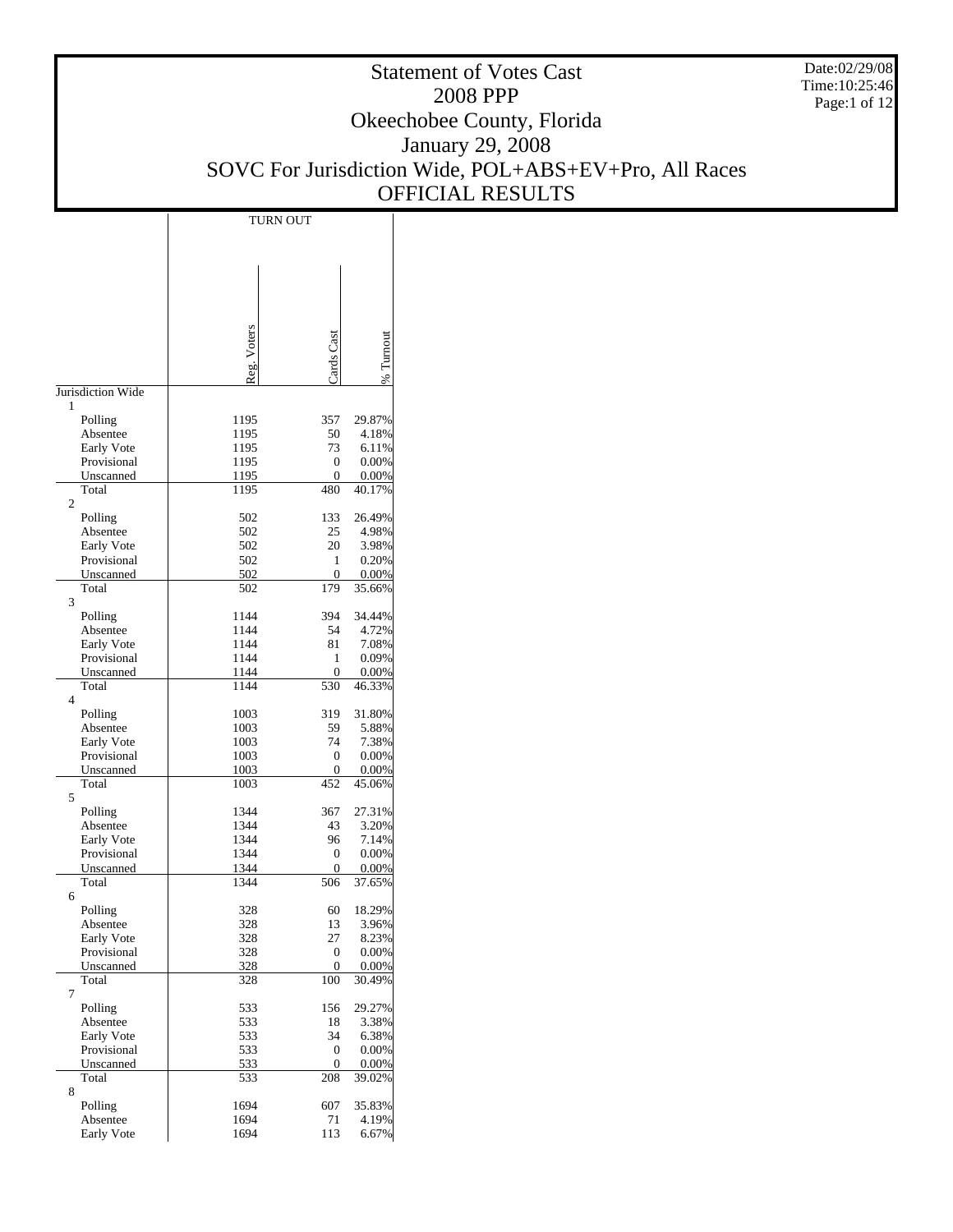Date:02/29/08 Time:10:25:46 Page:2 of 12

|                           | <b>TURN OUT</b> |                     |                 |
|---------------------------|-----------------|---------------------|-----------------|
|                           |                 |                     |                 |
|                           |                 |                     |                 |
|                           |                 |                     |                 |
|                           |                 |                     |                 |
|                           |                 |                     |                 |
|                           |                 |                     |                 |
|                           |                 |                     |                 |
|                           | Reg. Voters     | Cards Cas           | % Turnou        |
|                           |                 |                     |                 |
| Provisional               | 1694            | $\mathbf{0}$        | 0.00%           |
| Unscanned<br>Total        | 1694<br>1694    | $\mathbf{0}$<br>791 | 0.00%<br>46.69% |
| 9                         |                 |                     |                 |
| Polling                   | 1380            | 359                 | 26.01%          |
| Absentee                  | 1380            | 45                  | 3.26%           |
| Early Vote                | 1380            | 39                  | 2.83%           |
| Provisional<br>Unscanned  | 1380<br>1380    | 0<br>$\overline{0}$ | 0.00%<br>0.00%  |
| Total                     | 1380            | 443                 | 32.10%          |
| 10                        |                 |                     |                 |
| Polling                   | 1064            | 263                 | 24.72%          |
| Absentee                  | 1064            | 62                  | 5.83%           |
| Early Vote<br>Provisional | 1064<br>1064    | 25<br>0             | 2.35%<br>0.00%  |
| Unscanned                 | 1064            | $\overline{0}$      | 0.00%           |
| Total                     | 1064            | 350                 | 32.89%          |
| 11                        |                 |                     |                 |
| Polling                   | 1195            | 415                 | 34.73%          |
| Absentee<br>Early Vote    | 1195<br>1195    | 66<br>114           | 5.52%<br>9.54%  |
| Provisional               | 1195            | 0                   | 0.00%           |
| Unscanned                 | 1195            | 0                   | 0.00%           |
| Total                     | 1195            | 595                 | 49.79%          |
| 12                        |                 |                     |                 |
| Polling<br>Absentee       | 1182<br>1182    | 258<br>31           | 21.83%<br>2.62% |
| Early Vote                | 1182            | 47                  | 3.98%           |
| Provisional               | 1182            | 1                   | 0.08%           |
| Unscanned                 | 1182            | 3                   | 0.25%           |
| Total                     | 1182            | 340                 | 28.76%          |
| 13<br>Polling             | 860             | 281                 | 32.67%          |
| Absentee                  | 860             | 51                  | 5.93%           |
| Early Vote                | 860             | 58                  | 6.74%           |
| Provisional               | 860             | 0                   | 0.00%           |
| Unscanned                 | 860             | $\mathbf{0}$        | 0.00%           |
| Total<br>14               | 860             | 390                 | 45.35%          |
| Polling                   | 1104            | 303                 | 27.45%          |
| Absentee                  | 1104            | 65                  | 5.89%           |
| Early Vote                | 1104            | 114                 | 10.33%          |
| Provisional               | 1104            | 0<br>$\overline{0}$ | 0.00%           |
| Unscanned<br>Total        | 1104<br>1104    | 482                 | 0.00%<br>43.66% |
| 15                        |                 |                     |                 |
| Polling                   | 1121            | 280                 | 24.98%          |
| Absentee                  | 1121            | 61                  | 5.44%           |
| Early Vote                | 1121            | 65                  | 5.80%           |
| Provisional<br>Unscanned  | 1121<br>1121    | 0<br>0              | 0.00%<br>0.00%  |
| Total                     | 1121            | 406                 | 36.22%          |
| 16                        |                 |                     |                 |
| Polling                   | 1010            | 215                 | 21.29%          |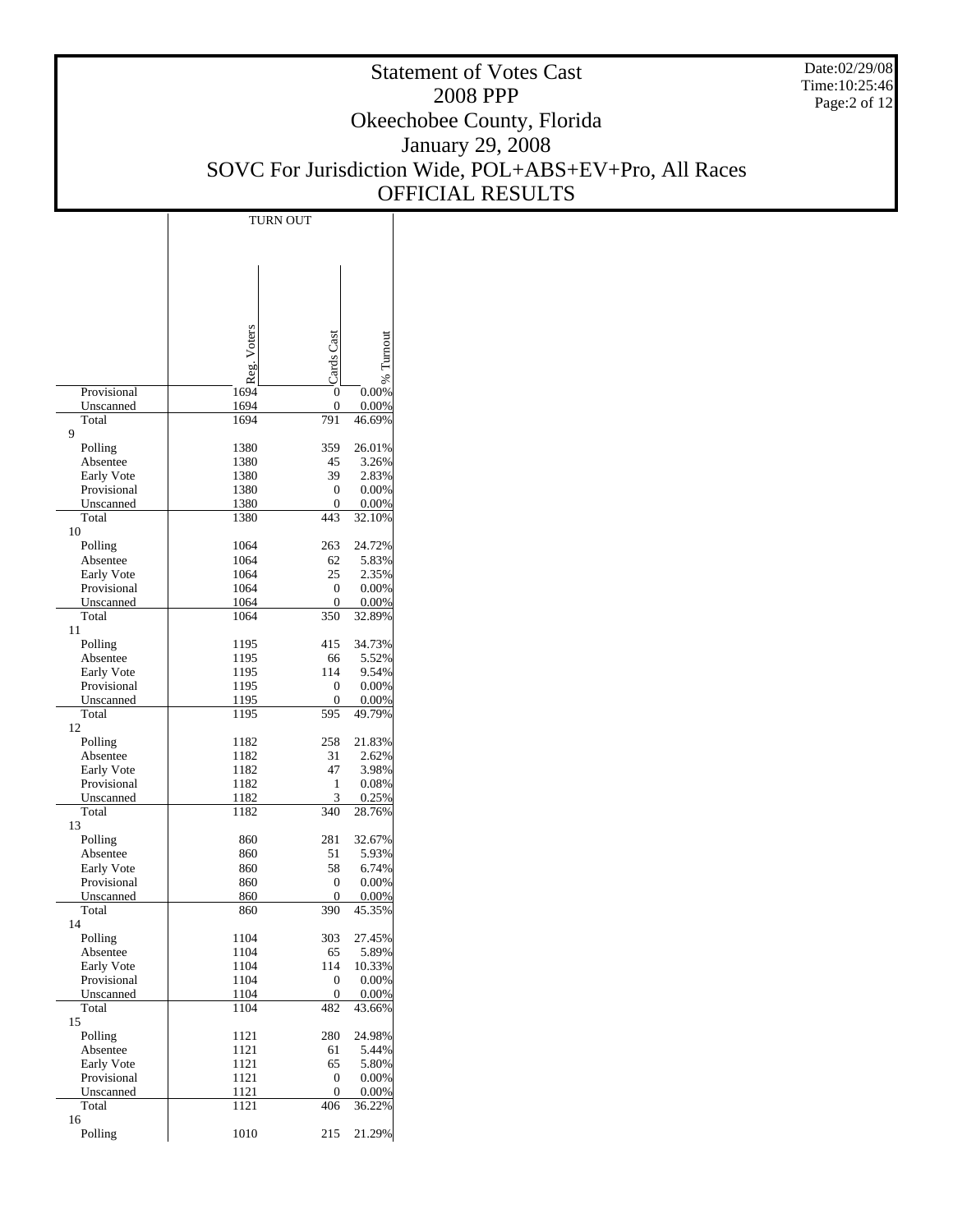Date:02/29/08 Time:10:25:46 Page:3 of 12

|             | <b>TURN OUT</b> |                  |           |  |  |  |
|-------------|-----------------|------------------|-----------|--|--|--|
|             |                 |                  |           |  |  |  |
|             |                 |                  |           |  |  |  |
|             |                 |                  |           |  |  |  |
|             |                 |                  |           |  |  |  |
|             |                 |                  |           |  |  |  |
|             |                 |                  |           |  |  |  |
|             |                 |                  |           |  |  |  |
|             | Reg. Voters     | Cards Cast       |           |  |  |  |
|             |                 |                  |           |  |  |  |
|             |                 |                  | % Turnout |  |  |  |
| Absentee    | 1010            | $\overline{33}$  | 3.27%     |  |  |  |
| Early Vote  | 1010            | 34               | 3.37%     |  |  |  |
| Provisional | 1010            | $\overline{0}$   | 0.00%     |  |  |  |
| Unscanned   | 1010            | $\boldsymbol{0}$ | 0.00%     |  |  |  |
| Total       | 1010            | 282              | 27.92%    |  |  |  |
| 17          |                 |                  |           |  |  |  |
| Polling     | 458             | 77               | 16.81%    |  |  |  |
| Absentee    | 458             | 19               | 4.15%     |  |  |  |
| Early Vote  | 458             | 27               | 5.90%     |  |  |  |
| Provisional | 458             | $\overline{0}$   | 0.00%     |  |  |  |
| Unscanned   | 458             | 0                | 0.00%     |  |  |  |
| Total       | 458             | 123              | 26.86%    |  |  |  |
| 18          |                 |                  |           |  |  |  |
| Polling     | 651             | 154              | 23.66%    |  |  |  |
| Absentee    | 651             | 22               | 3.38%     |  |  |  |
| Early Vote  | 651             | 18               | 2.76%     |  |  |  |
| Provisional | 651             | $\overline{0}$   | 0.00%     |  |  |  |
| Unscanned   | 651             | $\overline{0}$   | 0.00%     |  |  |  |
| Total       | 651             | 194              | 29.80%    |  |  |  |
| Total       |                 |                  |           |  |  |  |
| Polling     | 17768           | 4998             | 28.13%    |  |  |  |
| Absentee    | 17768           | 788              | 4.43%     |  |  |  |
| Early Vote  | 17768           | 1059             | 5.96%     |  |  |  |
| Provisional | 17768           | 3                | 0.02%     |  |  |  |
| Unscanned   | 17768           | 3                | 0.02%     |  |  |  |
| Total       | 17768           | 6851             | 38.56%    |  |  |  |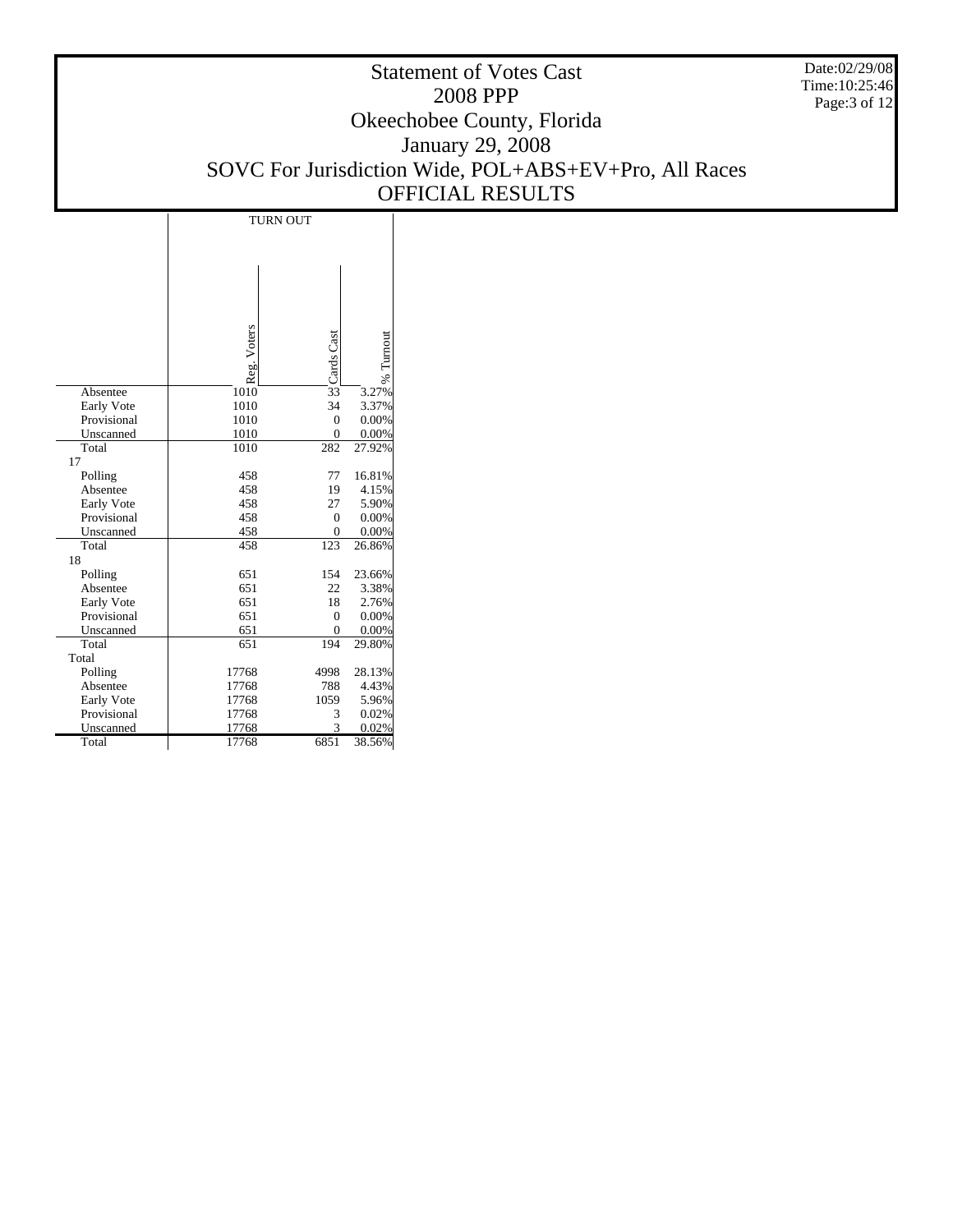Date:02/29/08 Time:10:25:46 Page:4 of 12

Τ

# Statement of Votes Cast 2008 PPP Okeechobee County, Florida January 29, 2008 SOVC For Jurisdiction Wide, POL+ABS+EV+Pro, All Races OFFICIAL RESULTS

Τ

| President Rep |  |
|---------------|--|
|               |  |

|                           | Reg. Voters | Rudy Giuliani                        | Mike Huckabee                        | Duncan Hunter                        | Alan Keyes                           | John McCain                          | Ron Paul                             | Mitt Ronney                        | Tom Tancredo                         | Fred Thompson                             |
|---------------------------|-------------|--------------------------------------|--------------------------------------|--------------------------------------|--------------------------------------|--------------------------------------|--------------------------------------|------------------------------------|--------------------------------------|-------------------------------------------|
|                           |             |                                      |                                      |                                      |                                      |                                      |                                      |                                    |                                      |                                           |
| Jurisdiction Wide         |             |                                      |                                      |                                      |                                      |                                      |                                      |                                    |                                      |                                           |
| 1<br>Polling              | 378         | 11                                   | 49                                   | $\boldsymbol{0}$                     | $\boldsymbol{0}$                     | 43                                   | $\mathfrak{2}$                       | 22                                 | $\boldsymbol{0}$                     | $\theta$                                  |
| Absentee                  | 378         | $\overline{4}$                       | 12                                   | $\boldsymbol{0}$                     | $\boldsymbol{0}$                     | 5                                    | $\boldsymbol{0}$                     | $\mathbf{1}$                       | $\boldsymbol{0}$                     |                                           |
| Early Vote                | 378         | 11                                   | 6                                    | $\boldsymbol{0}$                     | $\boldsymbol{0}$                     | $\overline{4}$                       | $\mathbf{1}$                         | 3                                  | $\boldsymbol{0}$                     | $\boldsymbol{0}$                          |
| Provisional               | 378         | $\boldsymbol{0}$                     | $\boldsymbol{0}$                     | $\boldsymbol{0}$                     | $\boldsymbol{0}$                     | $\boldsymbol{0}$                     | $\boldsymbol{0}$                     | $\mathbf{0}$                       | $\boldsymbol{0}$                     | $\theta$                                  |
| Unscanned<br>Total        | 378<br>378  | $\boldsymbol{0}$<br>26               | $\boldsymbol{0}$<br>67               | $\boldsymbol{0}$<br>$\overline{0}$   | $\boldsymbol{0}$<br>$\boldsymbol{0}$ | $\boldsymbol{0}$<br>$\overline{52}$  | $\boldsymbol{0}$<br>3                | $\mathbf{0}$<br>26                 | $\boldsymbol{0}$<br>$\mathbf{0}$     | $\theta$                                  |
| $\overline{2}$            |             |                                      |                                      |                                      |                                      |                                      |                                      |                                    |                                      |                                           |
| Polling                   | 153         | 4                                    | 18                                   | $\boldsymbol{0}$                     | $\boldsymbol{0}$                     | 12                                   | 3                                    | 11                                 | $\boldsymbol{0}$                     | $\overline{0}$                            |
| Absentee                  | 153         | 1                                    | $\mathbf{1}$                         | $\boldsymbol{0}$                     | $\boldsymbol{0}$                     | $\boldsymbol{0}$                     | $\boldsymbol{0}$                     | $\mathfrak{2}$                     | $\boldsymbol{0}$                     |                                           |
| Early Vote                | 153         | $\boldsymbol{0}$                     | 3                                    | $\boldsymbol{0}$                     | $\boldsymbol{0}$                     | 1                                    | $\boldsymbol{0}$                     | 2                                  | $\boldsymbol{0}$                     | $\overline{0}$                            |
| Provisional               | 153<br>153  | $\boldsymbol{0}$<br>$\boldsymbol{0}$ | $\boldsymbol{0}$<br>$\boldsymbol{0}$ | $\boldsymbol{0}$<br>$\boldsymbol{0}$ | $\boldsymbol{0}$<br>$\boldsymbol{0}$ | $\boldsymbol{0}$<br>$\boldsymbol{0}$ | $\boldsymbol{0}$<br>$\boldsymbol{0}$ | $\mathbf{0}$<br>$\mathbf{0}$       | $\boldsymbol{0}$<br>$\boldsymbol{0}$ | $\boldsymbol{0}$<br>$\theta$              |
| Unscanned<br>Total        | 153         | 5                                    | $\overline{22}$                      | $\overline{0}$                       | $\overline{0}$                       | $\overline{13}$                      | 3                                    | $\overline{15}$                    | $\mathbf{0}$                         |                                           |
| 3                         |             |                                      |                                      |                                      |                                      |                                      |                                      |                                    |                                      |                                           |
| Polling                   | 384         | 10                                   | 59                                   | $\boldsymbol{0}$                     | $\boldsymbol{0}$                     | 51                                   | $\mathbf{1}$                         | $22\,$                             | $\boldsymbol{0}$                     | $\boldsymbol{0}$                          |
| Absentee                  | 384         | 5                                    | 6                                    | $\boldsymbol{0}$                     | $\boldsymbol{0}$                     | $\tau$                               | $\boldsymbol{0}$                     | $\tau$                             | $\boldsymbol{0}$                     | $\mathbf{0}$                              |
| Early Vote<br>Provisional | 384<br>384  | 5<br>$\boldsymbol{0}$                | 8<br>$\boldsymbol{0}$                | $\boldsymbol{0}$<br>$\boldsymbol{0}$ | $\boldsymbol{0}$<br>$\boldsymbol{0}$ | 17<br>$\mathbf{1}$                   | $\boldsymbol{0}$<br>$\boldsymbol{0}$ | $\mathbf{1}$<br>$\mathbf{0}$       | $\boldsymbol{0}$<br>$\boldsymbol{0}$ | $\overline{\mathbf{c}}$<br>$\overline{0}$ |
| Unscanned                 | 384         | $\boldsymbol{0}$                     | $\boldsymbol{0}$                     | $\boldsymbol{0}$                     | $\boldsymbol{0}$                     | $\boldsymbol{0}$                     | $\boldsymbol{0}$                     | $\mathbf{0}$                       | $\boldsymbol{0}$                     | $\overline{0}$                            |
| Total                     | 384         | $\overline{20}$                      | $\overline{73}$                      | $\overline{0}$                       | $\overline{0}$                       | 76                                   | 1                                    | $\overline{30}$                    | $\mathbf{0}$                         | $\overline{c}$                            |
| $\overline{4}$            |             |                                      |                                      |                                      |                                      |                                      |                                      |                                    |                                      |                                           |
| Polling                   | 293         | 9                                    | 33                                   | $\boldsymbol{0}$                     | $\boldsymbol{0}$                     | 39                                   | $\boldsymbol{0}$                     | 15                                 | $\boldsymbol{0}$                     | $\theta$                                  |
| Absentee<br>Early Vote    | 293<br>293  | $\sqrt{2}$<br>$\mathbf{1}$           | 9<br>11                              | $\boldsymbol{0}$<br>$\boldsymbol{0}$ | $\boldsymbol{0}$<br>$\boldsymbol{0}$ | 9<br>8                               | $\boldsymbol{0}$<br>$\boldsymbol{0}$ | $\mathbf{1}$<br>$\tau$             | $\boldsymbol{0}$<br>$\boldsymbol{0}$ | $\theta$                                  |
| Provisional               | 293         | $\boldsymbol{0}$                     | $\boldsymbol{0}$                     | $\boldsymbol{0}$                     | $\boldsymbol{0}$                     | $\boldsymbol{0}$                     | $\boldsymbol{0}$                     | $\mathbf{0}$                       | $\boldsymbol{0}$                     | $\boldsymbol{0}$                          |
| Unscanned                 | 293         | $\boldsymbol{0}$                     | $\boldsymbol{0}$                     | $\boldsymbol{0}$                     | $\boldsymbol{0}$                     | $\boldsymbol{0}$                     | $\boldsymbol{0}$                     | $\boldsymbol{0}$                   | $\boldsymbol{0}$                     | $\overline{0}$                            |
| Total                     | 293         | $\overline{12}$                      | $\overline{53}$                      | $\overline{0}$                       | $\boldsymbol{0}$                     | 56                                   | $\overline{0}$                       | 23                                 | $\mathbf{0}$                         |                                           |
| 5<br>Polling              | 499         | 9                                    | 32                                   | $\boldsymbol{0}$                     | $\boldsymbol{0}$                     | 76                                   | $\mathbf{1}$                         | 26                                 | $\boldsymbol{0}$                     |                                           |
| Absentee                  | 499         | $\overline{\mathbf{c}}$              | $\,$ 8 $\,$                          | $\boldsymbol{0}$                     | $\boldsymbol{0}$                     | 7                                    | $\overline{c}$                       | 4                                  | $\boldsymbol{0}$                     | 3<br>$\overline{0}$                       |
| Early Vote                | 499         | $\tau$                               | 8                                    | $\boldsymbol{0}$                     | $\boldsymbol{0}$                     | 20                                   | $\boldsymbol{0}$                     | $\,$ 8 $\,$                        | $\boldsymbol{0}$                     |                                           |
| Provisional               | 499         | $\boldsymbol{0}$                     | $\boldsymbol{0}$                     | $\boldsymbol{0}$                     | $\boldsymbol{0}$                     | $\boldsymbol{0}$                     | $\boldsymbol{0}$                     | $\boldsymbol{0}$                   | $\boldsymbol{0}$                     | $\overline{0}$                            |
| Unscanned                 | 499         | $\boldsymbol{0}$                     | $\boldsymbol{0}$                     | $\boldsymbol{0}$                     | $\boldsymbol{0}$                     | $\boldsymbol{0}$                     | $\boldsymbol{0}$                     | $\mathbf{0}$                       | $\boldsymbol{0}$                     | $\overline{0}$                            |
| Total<br>6                | 499         | 18                                   | 48                                   | $\overline{0}$                       | $\boldsymbol{0}$                     | 103                                  | 3                                    | $\overline{38}$                    | $\mathbf{0}$                         | $\overline{4}$                            |
| Polling                   | 82          | $\mathbf{2}$                         | 5                                    | $\boldsymbol{0}$                     | $\boldsymbol{0}$                     | 10                                   | $\boldsymbol{0}$                     | $\mathbf{1}$                       | $\boldsymbol{0}$                     | $\overline{0}$                            |
| Absentee                  | 82          | $\boldsymbol{0}$                     | $\boldsymbol{0}$                     | $\boldsymbol{0}$                     | $\boldsymbol{0}$                     | $\boldsymbol{0}$                     | $\boldsymbol{0}$                     | $\boldsymbol{0}$                   | $\boldsymbol{0}$                     | $\boldsymbol{0}$                          |
| Early Vote                | 82          | 1                                    | 3                                    | 1                                    | $\boldsymbol{0}$                     | $\boldsymbol{0}$                     | $\boldsymbol{0}$                     | $\mathfrak{Z}$                     | $\boldsymbol{0}$                     | $\vert 0 \vert$                           |
| Provisional               | $82\,$      | $\boldsymbol{0}$                     | $\boldsymbol{0}$                     | $\boldsymbol{0}$                     | $\boldsymbol{0}$                     | $\boldsymbol{0}$                     | $\boldsymbol{0}$                     | $\boldsymbol{0}$                   | $\boldsymbol{0}$                     | $\vert$                                   |
| Unscanned<br>Total        | 82<br>82    | $\boldsymbol{0}$<br>3                | $\boldsymbol{0}$<br>8                | $\boldsymbol{0}$<br>$\mathbf{1}$     | $\boldsymbol{0}$<br>$\boldsymbol{0}$ | $\boldsymbol{0}$<br>$\overline{10}$  | $\boldsymbol{0}$<br>$\overline{0}$   | $\boldsymbol{0}$<br>$\overline{4}$ | $\boldsymbol{0}$<br>$\mathbf{0}$     | $\overline{0}$<br>$\theta$                |
| $\tau$                    |             |                                      |                                      |                                      |                                      |                                      |                                      |                                    |                                      |                                           |
| Polling                   | 202         | 6                                    | $27\,$                               | $\mathbf{1}$                         | $\boldsymbol{0}$                     | $21\,$                               | $\boldsymbol{0}$                     | $22\,$                             | $\boldsymbol{0}$                     |                                           |
| Absentee                  | 202         | $\mathbf{2}$                         | $\boldsymbol{7}$                     | $\boldsymbol{0}$                     | $\boldsymbol{0}$                     | 3                                    | $\boldsymbol{0}$                     | $\overline{c}$                     | $\boldsymbol{0}$                     |                                           |
| Early Vote                | 202         | $\mathbf{1}$                         | $\overline{4}$                       | $\boldsymbol{0}$                     | $\boldsymbol{0}$                     | $\sqrt{2}$                           | $\boldsymbol{0}$                     | $\mathbf{1}$                       | $\boldsymbol{0}$                     | 4                                         |
| Provisional<br>Unscanned  | 202<br>202  | $\boldsymbol{0}$<br>$\boldsymbol{0}$ | $\boldsymbol{0}$<br>$\boldsymbol{0}$ | $\boldsymbol{0}$<br>$\boldsymbol{0}$ | $\boldsymbol{0}$<br>$\boldsymbol{0}$ | $\boldsymbol{0}$<br>$\boldsymbol{0}$ | $\boldsymbol{0}$<br>$\boldsymbol{0}$ | $\mathbf{0}$<br>$\boldsymbol{0}$   | $\boldsymbol{0}$<br>$\boldsymbol{0}$ | $\overline{0}$<br>$\boldsymbol{0}$        |
| Total                     | 202         | 9                                    | $\overline{38}$                      | $\mathbf{1}$                         | $\overline{0}$                       | $\overline{26}$                      | $\boldsymbol{0}$                     | $\overline{25}$                    | $\mathbf{0}$                         | 5                                         |
| 8                         |             |                                      |                                      |                                      |                                      |                                      |                                      |                                    |                                      |                                           |
| Polling                   | 624         | $21\,$                               | $46\,$                               | $\boldsymbol{0}$                     | $\boldsymbol{0}$                     | 107                                  | 6                                    | 53                                 | $\mathbf{1}$                         | $\boldsymbol{0}$                          |
| Absentee<br>Early Vote    | 624<br>624  | $\overline{\mathbf{c}}$<br>5         | 9<br>14                              | $\boldsymbol{0}$<br>$\boldsymbol{0}$ | $\boldsymbol{0}$<br>$\boldsymbol{0}$ | 11<br>17                             | $\mathbf{1}$<br>$\mathbf{1}$         | 5<br>$10\,$                        | $\boldsymbol{0}$<br>$\boldsymbol{0}$ | $\vert 0 \vert$<br>$\vert 0 \vert$        |
|                           |             |                                      |                                      |                                      |                                      |                                      |                                      |                                    |                                      |                                           |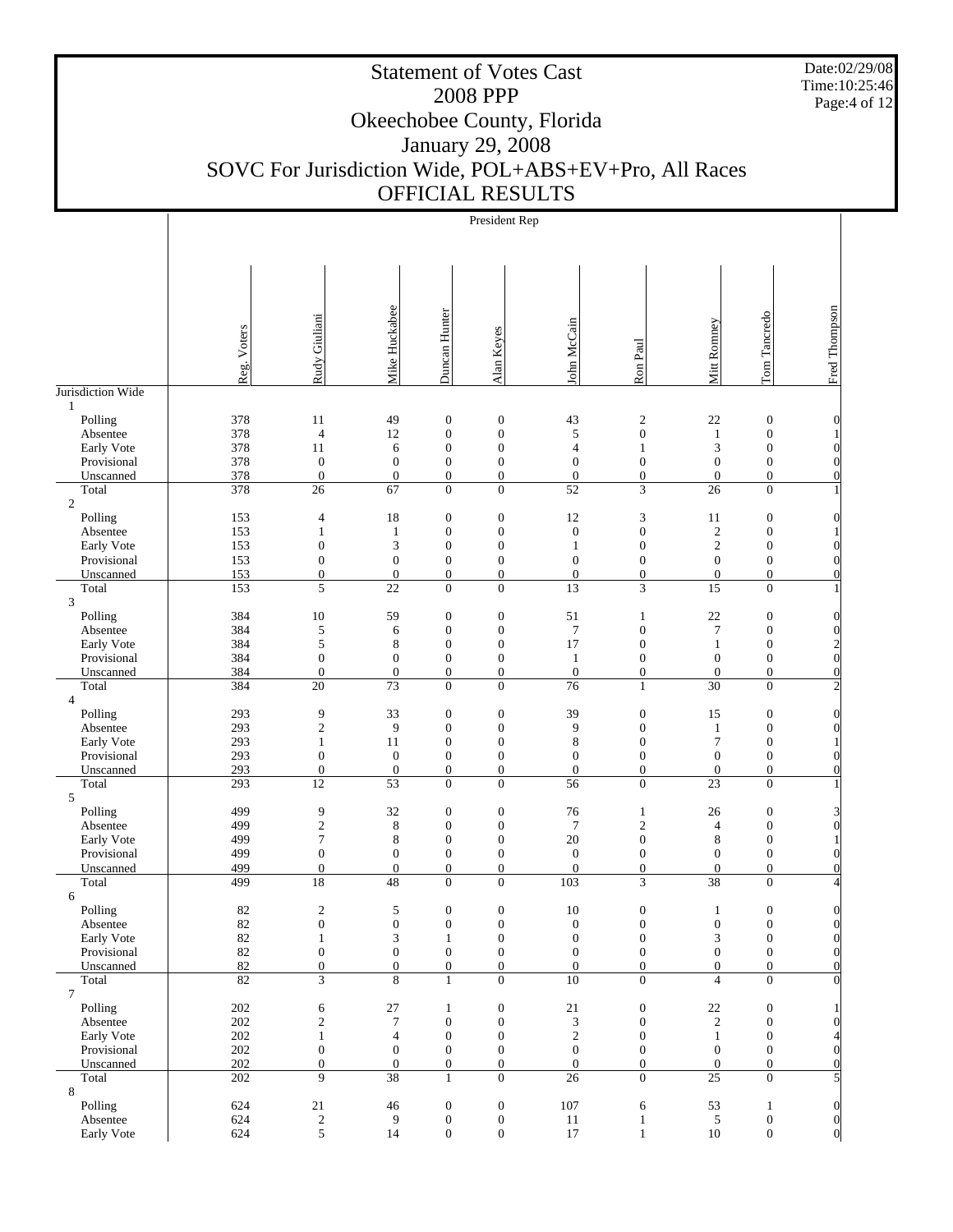Date:02/29/08 Time:10:25:46 Page:5 of 12

 $\overline{1}$ 

# Statement of Votes Cast 2008 PPP Okeechobee County, Florida January 29, 2008 SOVC For Jurisdiction Wide, POL+ABS+EV+Pro, All Races OFFICIAL RESULTS

 $\overline{1}$ 

President Rep

| Mike Huckabee<br>Duncan Hunter                                                                                                                                                                                                                                                                                              | o Fred Thompson                            |
|-----------------------------------------------------------------------------------------------------------------------------------------------------------------------------------------------------------------------------------------------------------------------------------------------------------------------------|--------------------------------------------|
| Tom Tancredo<br>Rudy Giuliani<br>John McCain<br>Mitt Ronney<br>Reg. Voters<br>Alan Keyes                                                                                                                                                                                                                                    |                                            |
| Ron Paul                                                                                                                                                                                                                                                                                                                    |                                            |
|                                                                                                                                                                                                                                                                                                                             |                                            |
| 624<br>$\overline{0}$<br>$\overline{0}$<br>$\overline{0}$<br>$\overline{0}$<br>$\overline{0}$<br>Provisional<br>$\boldsymbol{0}$<br>$\boldsymbol{0}$<br>$\boldsymbol{0}$                                                                                                                                                    |                                            |
| 624<br>$\boldsymbol{0}$<br>$\boldsymbol{0}$<br>$\boldsymbol{0}$<br>$\boldsymbol{0}$<br>$\boldsymbol{0}$<br>$\boldsymbol{0}$<br>Unscanned<br>$\boldsymbol{0}$<br>$\boldsymbol{0}$                                                                                                                                            | $\vert 0 \vert$                            |
| $\overline{28}$<br>$\overline{69}$<br>$\boldsymbol{0}$<br>$\boldsymbol{0}$<br>135<br>8<br>624<br>68<br>$\mathbf{1}$<br>Total<br>9                                                                                                                                                                                           | $\overline{0}$                             |
| 408<br>$\boldsymbol{0}$<br>$\boldsymbol{0}$<br>50<br>3<br>24<br>$\boldsymbol{0}$<br>Polling<br>15<br>35                                                                                                                                                                                                                     | $\mathbf{1}$                               |
| $\ensuremath{\mathfrak{Z}}$<br>408<br>$\boldsymbol{0}$<br>6<br>$\boldsymbol{0}$<br>$\boldsymbol{0}$<br>$\boldsymbol{0}$<br>$\boldsymbol{0}$<br>Absentee<br>$\mathbf{1}$                                                                                                                                                     | $\begin{matrix} 2 \\ 0 \end{matrix}$       |
| $\sqrt{5}$<br>408<br>3<br>$\boldsymbol{0}$<br>$\boldsymbol{0}$<br>$\boldsymbol{0}$<br>5<br>$\boldsymbol{0}$<br>Early Vote<br>$\mathbf{1}$                                                                                                                                                                                   |                                            |
| 408<br>$\boldsymbol{0}$<br>$\boldsymbol{0}$<br>$\boldsymbol{0}$<br>$\boldsymbol{0}$<br>$\boldsymbol{0}$<br>$\boldsymbol{0}$<br>$\boldsymbol{0}$<br>$\boldsymbol{0}$<br>Provisional                                                                                                                                          | $\vert 0 \vert$                            |
| 408<br>$\boldsymbol{0}$<br>$\boldsymbol{0}$<br>$\boldsymbol{0}$<br>$\boldsymbol{0}$<br>$\boldsymbol{0}$<br>$\boldsymbol{0}$<br>Unscanned<br>$\boldsymbol{0}$<br>$\overline{0}$<br>3<br>Total<br>408<br>16<br>44<br>$\overline{0}$<br>$\boldsymbol{0}$<br>58<br>30<br>$\mathbf{0}$                                           | $\overline{0}$<br>$\overline{\mathbf{3}}$  |
| 10                                                                                                                                                                                                                                                                                                                          |                                            |
| 404<br>12<br>$\boldsymbol{0}$<br>$\boldsymbol{0}$<br>38<br>3<br>$22\,$<br>$\boldsymbol{0}$<br>Polling<br>45                                                                                                                                                                                                                 | $\vert 0 \vert$                            |
| $\boldsymbol{7}$<br>404<br>$\overline{4}$<br>$\boldsymbol{0}$<br>$\boldsymbol{0}$<br>$\,$ 8 $\,$<br>$\boldsymbol{0}$<br>$\boldsymbol{0}$<br>$\overline{4}$<br>Absentee                                                                                                                                                      | $\vert 0 \vert$                            |
| 404<br>$\mathfrak{Z}$<br>$\boldsymbol{0}$<br>$\boldsymbol{0}$<br>$10\,$<br>$\boldsymbol{0}$<br>Early Vote<br>$\mathbf{1}$<br>$\mathbf{0}$<br>$\mathbf{1}$<br>$\boldsymbol{0}$<br>$\boldsymbol{0}$<br>$\boldsymbol{0}$<br>$\boldsymbol{0}$<br>$\boldsymbol{0}$                                                               | $\vert 0 \vert$                            |
| 404<br>$\boldsymbol{0}$<br>$\boldsymbol{0}$<br>Provisional<br>$\boldsymbol{0}$<br>404<br>$\boldsymbol{0}$<br>$\boldsymbol{0}$<br>$\boldsymbol{0}$<br>$\boldsymbol{0}$<br>$\boldsymbol{0}$<br>$\boldsymbol{0}$<br>$\boldsymbol{0}$<br>Unscanned<br>$\boldsymbol{0}$                                                          | $\vert 0 \vert$<br>$\overline{0}$          |
| $\boldsymbol{0}$<br>3<br>$\overline{27}$<br>Total<br>404<br>17<br>55<br>$\overline{0}$<br>56<br>$\overline{0}$                                                                                                                                                                                                              | $\overline{0}$                             |
| 11                                                                                                                                                                                                                                                                                                                          |                                            |
| $\boldsymbol{0}$<br>43<br>$\boldsymbol{0}$<br>Polling<br>410<br>16<br>26<br>$\mathbf{1}$<br>96<br>$\mathbf{1}$                                                                                                                                                                                                              | $\vert$                                    |
| $\sqrt{2}$<br>$\,$ 8 $\,$<br>$\boldsymbol{0}$<br>$\boldsymbol{0}$<br>$\boldsymbol{7}$<br>$\boldsymbol{0}$<br>13<br>410<br>$\mathbf{1}$<br>Absentee<br>9<br>18<br>$\boldsymbol{0}$<br>$\boldsymbol{0}$<br>13<br>$\boldsymbol{0}$<br>$\boldsymbol{0}$<br>Early Vote<br>410<br>$\overline{4}$                                  | $\vert 0 \vert$<br>$\overline{\mathbf{3}}$ |
| $\boldsymbol{0}$<br>$\boldsymbol{0}$<br>$\boldsymbol{0}$<br>$\boldsymbol{0}$<br>$\boldsymbol{0}$<br>Provisional<br>410<br>$\boldsymbol{0}$<br>$\mathbf{0}$<br>$\boldsymbol{0}$                                                                                                                                              | $\vert 0 \vert$                            |
| 410<br>$\mathbf{0}$<br>$\boldsymbol{0}$<br>$\boldsymbol{0}$<br>$\boldsymbol{0}$<br>$\boldsymbol{0}$<br>$\boldsymbol{0}$<br>$\boldsymbol{0}$<br>Unscanned<br>$\theta$                                                                                                                                                        | $\overline{0}$                             |
| Total<br>410<br>27<br>52<br>$\boldsymbol{0}$<br>$\mathbf{1}$<br>116<br>$\mathbf{1}$<br>60<br>$\mathbf{1}$                                                                                                                                                                                                                   | $\overline{\mathbf{3}}$                    |
| 12                                                                                                                                                                                                                                                                                                                          |                                            |
| 320<br>10<br>32<br>34<br>5<br>$\boldsymbol{0}$<br>Polling<br>$\mathbf{1}$<br>$\mathbf{1}$<br>11<br>320<br>$\boldsymbol{0}$<br>$\mathfrak{Z}$<br>$\boldsymbol{0}$<br>$\boldsymbol{0}$<br>$\sqrt{2}$<br>$\boldsymbol{0}$<br>Absentee<br>1<br>$\mathbf{1}$                                                                     | $\overline{0}$<br>$\mathbf{1}$             |
| 320<br>$\mathfrak{Z}$<br>5<br>$\boldsymbol{0}$<br>$\boldsymbol{0}$<br>$\overline{4}$<br>$\boldsymbol{0}$<br>5<br>$\boldsymbol{0}$<br>Early Vote                                                                                                                                                                             | $\vert 0 \vert$                            |
| 320<br>$\boldsymbol{0}$<br>$\boldsymbol{0}$<br>$\boldsymbol{0}$<br>$\boldsymbol{0}$<br>$\boldsymbol{0}$<br>$\boldsymbol{0}$<br>$\boldsymbol{0}$<br>Provisional<br>$\mathbf{0}$                                                                                                                                              | $\overline{0}$                             |
| 320<br>$\boldsymbol{0}$<br>$\boldsymbol{0}$<br>$\boldsymbol{0}$<br>$\boldsymbol{0}$<br>$\boldsymbol{0}$<br>$\boldsymbol{0}$<br>$\boldsymbol{0}$<br>Unscanned<br>$\mathbf{1}$                                                                                                                                                | $\overline{0}$                             |
| $\overline{13}$<br>$\overline{39}$<br>320<br>41<br>$\mathbf{1}$<br>$\mathbf{1}$<br>6<br>18<br>$\mathbf{0}$<br>Total<br>13                                                                                                                                                                                                   | $\mathbf{1}$                               |
| 33<br>$\boldsymbol{0}$<br>$\boldsymbol{0}$<br>$\boldsymbol{0}$<br>Polling<br>264<br>6<br>31<br>14<br>$\mathbf{1}$                                                                                                                                                                                                           | $\vert$                                    |
| 264<br>$\boldsymbol{0}$<br>5<br>$\boldsymbol{0}$<br>$\boldsymbol{7}$<br>$\boldsymbol{0}$<br>$\boldsymbol{0}$<br>$\mathbf{1}$<br>$\mathbf{1}$<br>Absentee                                                                                                                                                                    | $\vert 0 \vert$                            |
| 5<br>$\boldsymbol{0}$<br>$\boldsymbol{0}$<br>Early Vote<br>264<br>11<br>3<br>$\boldsymbol{0}$<br>6<br>$\mathbf{1}$                                                                                                                                                                                                          | $\mathbf{1}$                               |
| 264<br>$\boldsymbol{0}$<br>$\boldsymbol{0}$<br>$\boldsymbol{0}$<br>$\boldsymbol{0}$<br>$\boldsymbol{0}$<br>Provisional<br>$\boldsymbol{0}$<br>$\mathbf{0}$<br>$\boldsymbol{0}$                                                                                                                                              | $\vert 0 \vert$                            |
| $\boldsymbol{0}$<br>$\boldsymbol{0}$<br>$\boldsymbol{0}$<br>$\boldsymbol{0}$<br>264<br>$\boldsymbol{0}$<br>$\boldsymbol{0}$<br>$\overline{0}$<br>$\boldsymbol{0}$<br>Unscanned<br>$\overline{2}$<br>Total<br>264<br>11<br>44<br>$\mathbf{1}$<br>$\overline{0}$<br>49<br>18<br>$\overline{0}$                                | $\vert 0 \vert$                            |
| 14                                                                                                                                                                                                                                                                                                                          |                                            |
| 12<br>38<br>$12\,$<br>Polling<br>343<br>$\boldsymbol{0}$<br>$\boldsymbol{0}$<br>38<br>$\boldsymbol{0}$<br>$\boldsymbol{0}$                                                                                                                                                                                                  | $\frac{1}{2}$                              |
| $\overline{7}$<br>$\sqrt{2}$<br>343<br>$\overline{4}$<br>$\boldsymbol{0}$<br>$\boldsymbol{0}$<br>$\overline{4}$<br>$\overline{0}$<br>$\overline{0}$<br>Absentee                                                                                                                                                             | $\vert 0 \vert$                            |
| $\sqrt{5}$<br>$\sqrt{2}$<br>Early Vote<br>343<br>18<br>$\boldsymbol{0}$<br>$\boldsymbol{0}$<br>$20\,$<br>$\boldsymbol{0}$<br>$\boldsymbol{0}$<br>Provisional<br>343<br>$\boldsymbol{0}$<br>$\boldsymbol{0}$<br>$\boldsymbol{0}$<br>$\boldsymbol{0}$<br>$\boldsymbol{0}$<br>$\mathbf{0}$<br>$\boldsymbol{0}$<br>$\mathbf{0}$ | $\frac{2}{0}$                              |
| 343<br>$\mathbf{0}$<br>$\mathbf{0}$<br>$\boldsymbol{0}$<br>$\boldsymbol{0}$<br>$\mathbf{0}$<br>$\boldsymbol{0}$<br>$\boldsymbol{0}$<br>$\boldsymbol{0}$<br>Unscanned                                                                                                                                                        | $\overline{0}$                             |
| $\overline{21}$<br>$\overline{0}$<br>Total<br>343<br>63<br>$\overline{0}$<br>62<br>$\mathbf{0}$<br>16<br>$\Omega$                                                                                                                                                                                                           | $\overline{\mathbf{3}}$                    |
| 15                                                                                                                                                                                                                                                                                                                          |                                            |
| Polling<br>21<br>$\boldsymbol{0}$<br>$\boldsymbol{0}$<br>43<br>3<br>$23\,$<br>356<br>6<br>$\mathbf{0}$                                                                                                                                                                                                                      | $\vert 0 \vert$                            |
| $\mathfrak{Z}$<br>356<br>$\boldsymbol{0}$<br>$\sqrt{6}$<br>$\boldsymbol{0}$<br>$\boldsymbol{0}$<br>$11\,$<br>$\mathfrak{Z}$<br>$\mathbf{0}$<br>Absentee<br>356<br>5<br>$\boldsymbol{0}$<br>$\boldsymbol{0}$<br>$\boldsymbol{7}$<br>Early Vote<br>$\overline{4}$<br>5<br>$\mathbf{0}$<br>$\mathbf{1}$                        | $\mathbf{5}$<br>$1\vert$                   |
| $\boldsymbol{0}$<br>356<br>$\boldsymbol{0}$<br>$\mathbf{0}$<br>$\boldsymbol{0}$<br>$\boldsymbol{0}$<br>$\mathbf{0}$<br>$\mathbf{0}$<br>$\mathbf{0}$<br>Provisional                                                                                                                                                          | $\vert 0 \vert$                            |
| 356<br>$\boldsymbol{0}$<br>$\boldsymbol{0}$<br>$\boldsymbol{0}$<br>$\boldsymbol{0}$<br>$\boldsymbol{0}$<br>$\boldsymbol{0}$<br>Unscanned<br>$\theta$<br>$\overline{0}$                                                                                                                                                      | $\vert 0 \vert$                            |
| $\overline{31}$<br>$\tau$<br>$\overline{31}$<br>Total<br>356<br>11<br>$\overline{0}$<br>$\boldsymbol{0}$<br>61<br>$\Omega$                                                                                                                                                                                                  | $\mathbf{d}$                               |
| 16<br>$251\,$<br>$\overline{4}$<br>$17\,$<br>$\boldsymbol{0}$<br>$\boldsymbol{0}$<br>$28\,$<br>$\boldsymbol{0}$<br>$\,8\,$<br>$\boldsymbol{0}$<br>Polling                                                                                                                                                                   |                                            |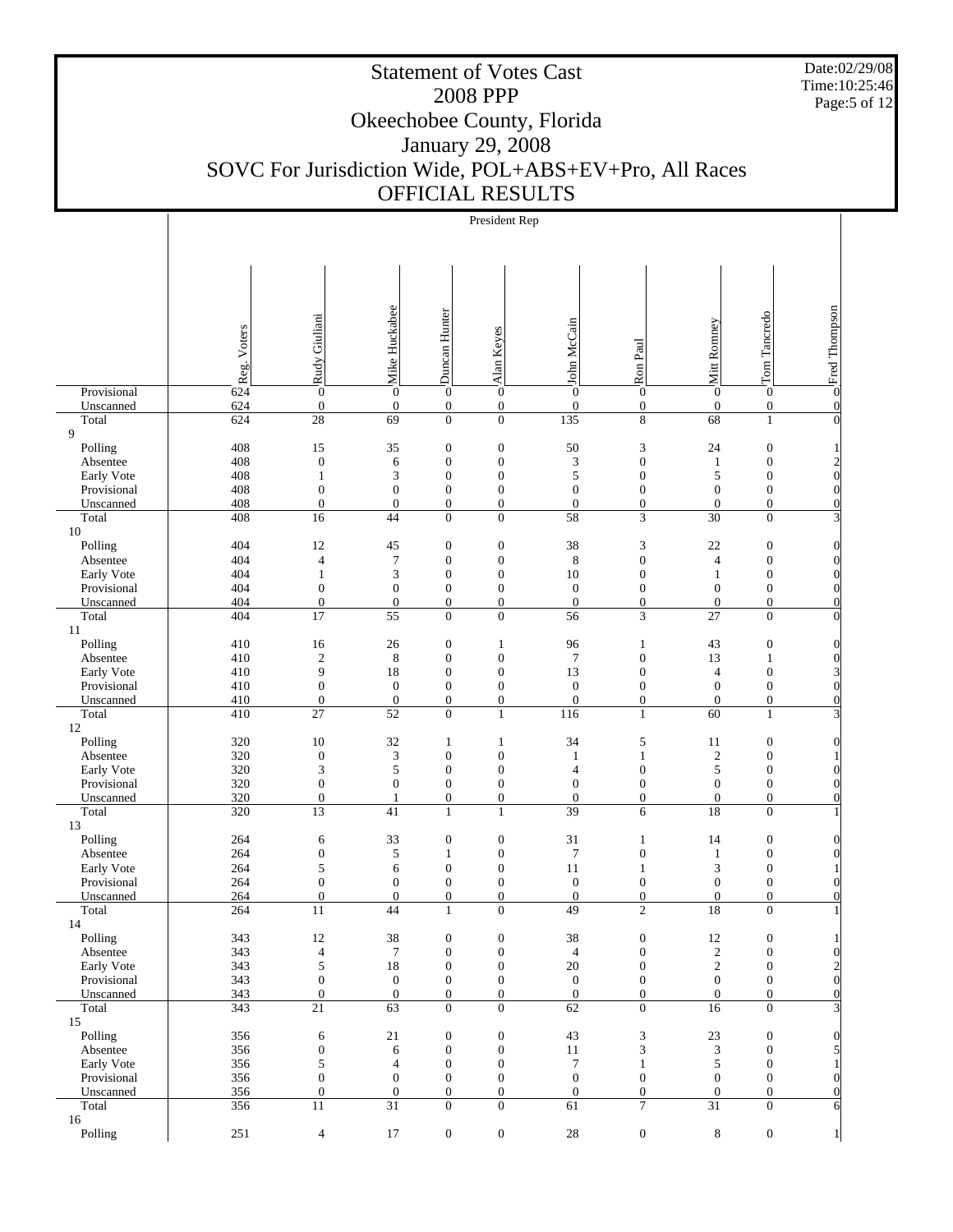Date:02/29/08 Time:10:25:47 Page:6 of 12

# Statement of Votes Cast 2008 PPP Okeechobee County, Florida January 29, 2008 SOVC For Jurisdiction Wide, POL+ABS+EV+Pro, All Races OFFICIAL RESULTS

#### President Rep

|             |                  |                  | Mike Huckabee    |                  |                  |                  |                  |                  |                  | Fred Thompson |
|-------------|------------------|------------------|------------------|------------------|------------------|------------------|------------------|------------------|------------------|---------------|
|             |                  | Rudy Giuliani    |                  | Duncan Hunter    |                  | John McCain      |                  | Mitt Ronney      | Tancredo         |               |
|             | Reg. Voters      |                  |                  |                  | Alan Keyes       |                  | Ron Paul         |                  |                  |               |
|             |                  |                  |                  |                  |                  |                  |                  |                  |                  |               |
|             |                  |                  |                  |                  |                  |                  |                  |                  | Tom <sup>'</sup> |               |
| Absentee    | 251              | $\overline{3}$   | $\overline{3}$   | $\mathbf{0}$     | $\overline{0}$   | 4                | $\theta$         | 1                | $\mathbf{0}$     |               |
| Early Vote  | 251              | $\overline{c}$   | 6                | $\boldsymbol{0}$ | $\boldsymbol{0}$ | $\mathbf{2}$     | $\boldsymbol{0}$ | $\boldsymbol{0}$ | $\mathbf{0}$     |               |
| Provisional | 251              | $\boldsymbol{0}$ | $\overline{0}$   | $\boldsymbol{0}$ | $\boldsymbol{0}$ | $\overline{0}$   | $\overline{0}$   | $\boldsymbol{0}$ | $\mathbf{0}$     |               |
| Unscanned   | 251              | $\boldsymbol{0}$ | $\boldsymbol{0}$ | $\boldsymbol{0}$ | $\boldsymbol{0}$ | $\boldsymbol{0}$ | $\boldsymbol{0}$ | $\boldsymbol{0}$ | $\boldsymbol{0}$ |               |
| Total       | $\overline{251}$ | 9                | 26               | $\overline{0}$   | $\overline{0}$   | 34               | $\overline{0}$   | 9                | $\overline{0}$   |               |
| 17          |                  |                  |                  |                  |                  |                  |                  |                  |                  |               |
| Polling     | 77               | 1                | $\tau$           | $\boldsymbol{0}$ | $\boldsymbol{0}$ | 5                | $\boldsymbol{0}$ | 3                | $\boldsymbol{0}$ |               |
| Absentee    | 77               | $\boldsymbol{0}$ | $\boldsymbol{0}$ | $\boldsymbol{0}$ | $\boldsymbol{0}$ | $\overline{0}$   | $\mathbf{0}$     | $\boldsymbol{0}$ | $\mathbf{0}$     |               |
| Early Vote  | 77               | $\mathbf{2}$     | $\sqrt{2}$       | $\overline{0}$   | $\overline{0}$   |                  | $\mathbf{0}$     | $\mathbf{0}$     | $\mathbf{0}$     |               |
| Provisional | 77               | $\overline{0}$   | $\boldsymbol{0}$ | $\mathbf{0}$     | $\overline{0}$   | $\Omega$         | $\Omega$         | $\Omega$         | $\Omega$         |               |
| Unscanned   | 77               | $\boldsymbol{0}$ | $\boldsymbol{0}$ | $\overline{0}$   | $\boldsymbol{0}$ | $\theta$         | $\mathbf{0}$     | $\mathbf{0}$     | $\mathbf{0}$     |               |
| Total       | $\overline{77}$  | $\overline{3}$   | 9                | $\overline{0}$   | $\overline{0}$   | 6                | $\overline{0}$   | $\overline{3}$   | $\Omega$         |               |
| 18          |                  |                  |                  |                  |                  |                  |                  |                  |                  |               |
| Polling     | 86               | 4                | 4                | $\boldsymbol{0}$ | $\boldsymbol{0}$ | 15               | $\boldsymbol{0}$ | 1                | $\boldsymbol{0}$ |               |
| Absentee    | 86               | 1                | 1                | $\mathbf{0}$     | $\boldsymbol{0}$ | 1                | $\mathbf{0}$     | $\mathbf{0}$     | $\mathbf{0}$     |               |
| Early Vote  | 86               | $\Omega$         | 1                | $\mathbf{0}$     | $\boldsymbol{0}$ | $\overline{2}$   | $\Omega$         | 1                | $\mathbf{0}$     |               |
| Provisional | 86               | $\overline{0}$   | $\mathbf{0}$     | $\mathbf{0}$     | $\boldsymbol{0}$ | $\overline{0}$   | $\mathbf{0}$     | $\mathbf{0}$     | $\mathbf{0}$     |               |
| Unscanned   | 86               | $\boldsymbol{0}$ | $\mathbf{0}$     | $\boldsymbol{0}$ | $\boldsymbol{0}$ | $\mathbf{0}$     | $\boldsymbol{0}$ | $\boldsymbol{0}$ | $\boldsymbol{0}$ |               |
| Total       | 86               | 5                | 6                | $\overline{0}$   | $\boldsymbol{0}$ | 18               | $\overline{0}$   | $\overline{2}$   | $\overline{0}$   |               |
| Total       |                  |                  |                  |                  |                  |                  |                  |                  |                  |               |
| Polling     | 5534             | 158              | 527              | $\boldsymbol{2}$ | $\boldsymbol{2}$ | 737              | 29               | 333              |                  |               |
| Absentee    | 5534             | 32               | 98               | 1                | $\boldsymbol{0}$ | 88               | 7                | 49               |                  | 10            |
| Early Vote  | 5534             | 64               | 123              |                  | $\boldsymbol{0}$ | 144              | 4                | 61               | $\Omega$         | 15            |
| Provisional | 5534             | $\overline{0}$   | $\boldsymbol{0}$ | $\overline{0}$   | $\boldsymbol{0}$ |                  | $\Omega$         | $\boldsymbol{0}$ | $\Omega$         | $\theta$      |
| Unscanned   | 5534             | $\Omega$         |                  | $\Omega$         | $\overline{0}$   | $\theta$         | $\Omega$         | $\Omega$         | $\Omega$         |               |
| Total       | 5534             | 254              | 749              | $\overline{4}$   | $\overline{2}$   | 970              | 40               | 443              | $\overline{2}$   | 32            |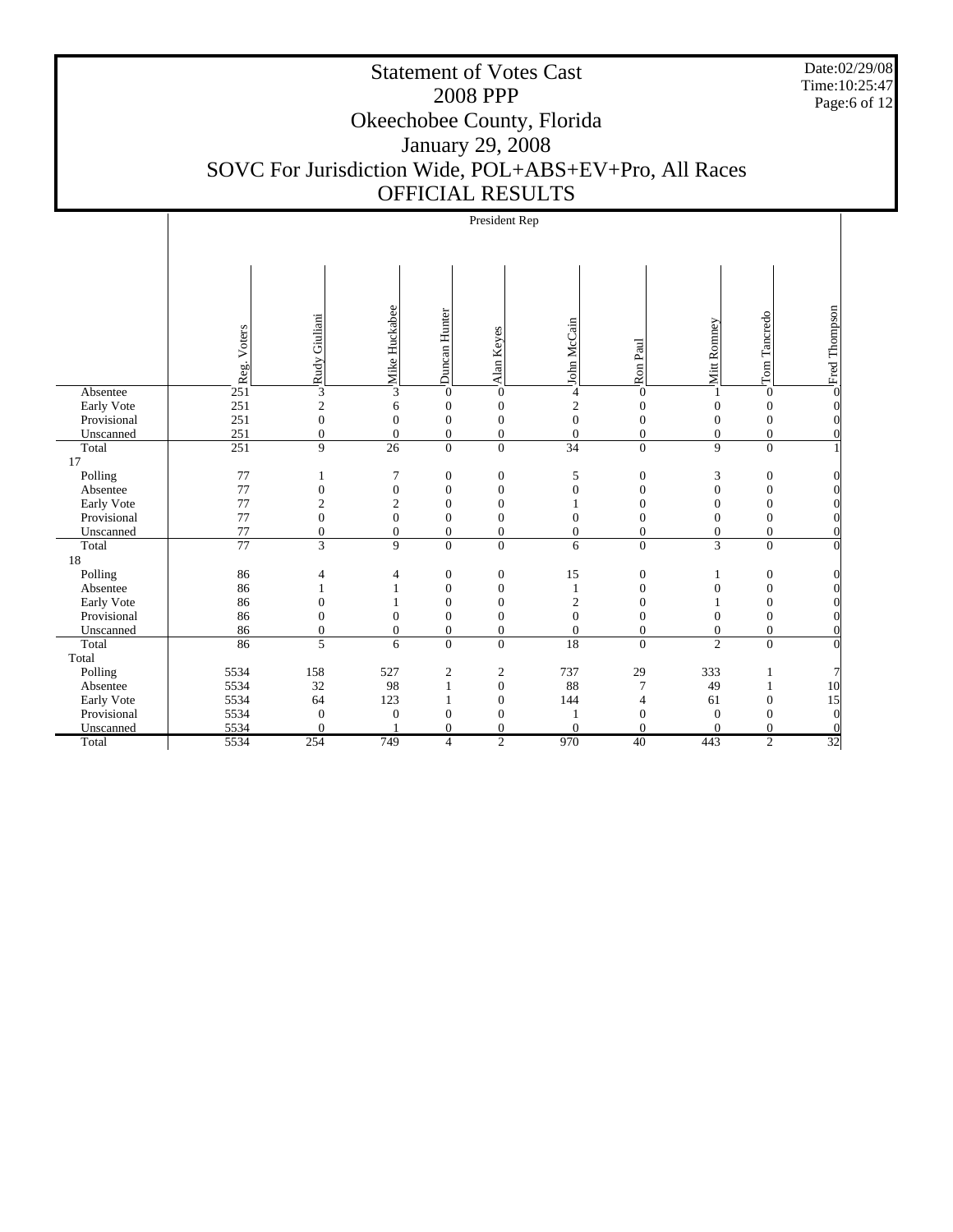Date:02/29/08 Time:10:25:47 Page:7 of 12

# Statement of Votes Cast 2008 PPP Okeechobee County, Florida January 29, 2008 SOVC For Jurisdiction Wide, POL+ABS+EV+Pro, All Races OFFICIAL RESULTS

|                           |             |                                      |                        |                                  | President Dem          |                                  |                                  |                               |                                              |
|---------------------------|-------------|--------------------------------------|------------------------|----------------------------------|------------------------|----------------------------------|----------------------------------|-------------------------------|----------------------------------------------|
|                           |             |                                      |                        |                                  |                        |                                  |                                  |                               |                                              |
|                           |             |                                      |                        |                                  |                        |                                  |                                  |                               |                                              |
|                           |             |                                      |                        |                                  |                        |                                  |                                  |                               |                                              |
|                           |             |                                      |                        |                                  |                        |                                  |                                  |                               |                                              |
|                           |             | Joseph R. Biden, Jr.                 |                        | Christopher J. Dodd              |                        |                                  | Dennis J. Kucinich               |                               | Wm"Bill"Richard III                          |
|                           |             |                                      |                        |                                  |                        |                                  |                                  |                               |                                              |
|                           |             |                                      |                        |                                  |                        |                                  |                                  |                               |                                              |
|                           |             |                                      |                        |                                  |                        |                                  |                                  |                               |                                              |
|                           |             |                                      |                        |                                  |                        |                                  |                                  |                               |                                              |
|                           | Reg. Voters |                                      | <b>Hillary Clinton</b> |                                  | John Edwards           | Mike Gravel                      |                                  | Barack Obama                  |                                              |
| Jurisdiction Wide         |             |                                      |                        |                                  |                        |                                  |                                  |                               |                                              |
| $\mathbf{1}$              |             |                                      |                        |                                  |                        |                                  |                                  |                               |                                              |
| Polling                   | 669         | 5                                    | 95                     | 6                                | 63                     | $\boldsymbol{2}$                 | 3                                | 30                            |                                              |
| Absentee                  | 669         | $\boldsymbol{0}$                     | $\,$ 8 $\,$            | $\mathbf{0}$                     | 9                      | $\boldsymbol{0}$                 | $\boldsymbol{0}$                 | 5                             | $\begin{matrix} 2 \\ 0 \end{matrix}$         |
| Early Vote                | 669         | $\mathbf{1}$                         | 26                     | $\mathbf{0}$                     | 16                     | $\boldsymbol{0}$                 | $\mathbf{0}$                     | $\mathbf{1}$                  | $\vert 0 \vert$                              |
| Provisional               | 669         | $\boldsymbol{0}$                     | $\boldsymbol{0}$       | $\mathbf{0}$                     | $\boldsymbol{0}$       | $\boldsymbol{0}$                 | $\mathbf{0}$                     | $\mathbf{0}$                  | $\vert 0 \vert$                              |
| Unscanned                 | 669         | $\boldsymbol{0}$                     | $\boldsymbol{0}$       | $\mathbf{0}$                     | $\boldsymbol{0}$       | $\boldsymbol{0}$                 | $\boldsymbol{0}$                 | $\mathbf{0}$                  | $\overline{0}$                               |
| Total                     | 669         | 6                                    | 129                    | 6                                | 88                     | $\overline{c}$                   | 3                                | 36                            | $\overline{2}$                               |
| $\mathfrak{2}$            |             |                                      |                        |                                  |                        |                                  |                                  |                               |                                              |
| Polling                   | 266         | $\sqrt{2}$                           | 31                     | $\mathbf{1}$                     | 31                     | $\mathbf{1}$                     | 1                                | 10                            | $\begin{array}{c}\n2 \\ 4 \\ 0\n\end{array}$ |
| Absentee                  | 266         | $\boldsymbol{0}$                     | $\,8$                  | $\boldsymbol{0}$                 | 5                      | $\boldsymbol{0}$                 | $\boldsymbol{0}$                 | $\sqrt{2}$                    |                                              |
| Early Vote                | 266         | $\mathbf{1}$                         | $\mathbf{2}$           | $\overline{0}$                   | $\mathbf{2}$           | $\mathbf{1}$                     | $\overline{0}$                   | 3                             |                                              |
| Provisional               | 266         | $\boldsymbol{0}$                     | $\boldsymbol{0}$       | $\mathbf{0}$                     | $\boldsymbol{0}$       | $\mathbf{1}$                     | $\boldsymbol{0}$                 | $\boldsymbol{0}$              | $\vert 0 \vert$                              |
| Unscanned                 | 266         | $\boldsymbol{0}$                     | $\boldsymbol{0}$       | $\boldsymbol{0}$                 | $\boldsymbol{0}$       | $\boldsymbol{0}$                 | $\boldsymbol{0}$                 | $\mathbf{0}$                  | $\vert 0 \vert$                              |
| Total                     | 266         | 3                                    | 41                     | $\mathbf{1}$                     | 38                     | 3                                | $\mathbf{1}$                     | 15                            | $6 \times$                                   |
| 3                         |             |                                      | 100                    |                                  |                        |                                  |                                  |                               |                                              |
| Polling                   | 656<br>656  | $\overline{4}$<br>$\boldsymbol{0}$   | 12                     | $\boldsymbol{0}$<br>$\mathbf{1}$ | 92<br>$\boldsymbol{7}$ | $\mathbf{1}$<br>$\boldsymbol{0}$ | $\boldsymbol{0}$<br>$\mathbf{0}$ | 43                            |                                              |
| Absentee                  | 656         | $\mathbf{1}$                         | 23                     | $\mathbf{0}$                     | 11                     | $\boldsymbol{0}$                 | $\boldsymbol{0}$                 | $\overline{\mathcal{L}}$<br>9 | $\frac{2}{1}$                                |
| Early Vote<br>Provisional | 656         | $\boldsymbol{0}$                     | $\mathbf{0}$           | $\overline{0}$                   | $\boldsymbol{0}$       | $\boldsymbol{0}$                 | $\theta$                         | $\mathbf{0}$                  | $\overline{0}$                               |
| Unscanned                 | 656         | $\boldsymbol{0}$                     | $\boldsymbol{0}$       | $\mathbf{0}$                     | $\mathbf{0}$           | $\boldsymbol{0}$                 | $\boldsymbol{0}$                 | $\mathbf{0}$                  | $\overline{0}$                               |
| Total                     | 656         | 5                                    | 135                    | $\mathbf{1}$                     | 110                    | $\mathbf{1}$                     | $\mathbf{0}$                     | 56                            | $\overline{4}$                               |
| $\overline{4}$            |             |                                      |                        |                                  |                        |                                  |                                  |                               |                                              |
| Polling                   | 618         | $\mathbf{1}$                         | 80                     | $\mathbf{1}$                     | $72\,$                 | $\mathbf{1}$                     | $\boldsymbol{0}$                 | 42                            | $\mathfrak{h}$                               |
| Absentee                  | 618         | $\boldsymbol{0}$                     | 14                     | $\mathbf{1}$                     | 15                     | $\overline{c}$                   | $\mathfrak{2}$                   | $\sqrt{2}$                    | 1                                            |
| Early Vote                | 618         | $\boldsymbol{0}$                     | 25                     | $\theta$                         | 12                     | $\boldsymbol{0}$                 | $\mathbf{c}$                     | 6                             | $\vert 0 \vert$                              |
| Provisional               | 618         | $\boldsymbol{0}$                     | $\boldsymbol{0}$       | $\mathbf{0}$                     | $\boldsymbol{0}$       | $\boldsymbol{0}$                 | $\boldsymbol{0}$                 | $\mathbf{0}$                  | $\vert 0 \vert$                              |
| Unscanned                 | 618         | $\boldsymbol{0}$                     | $\boldsymbol{0}$       | $\boldsymbol{0}$                 | $\mathbf{0}$           | $\boldsymbol{0}$                 | $\boldsymbol{0}$                 | $\mathbf{0}$                  | $\overline{0}$                               |
| Total                     | 618         | $\mathbf{1}$                         | $\overline{119}$       | $\overline{2}$                   | 99                     | 3                                | $\overline{4}$                   | 50                            | $6 \times$                                   |
| 5                         |             |                                      |                        |                                  |                        |                                  |                                  |                               |                                              |
| Polling                   | 669         | $\boldsymbol{0}$                     | 129                    | $\mathbf{1}$                     | 39                     | $\,1$                            | $\boldsymbol{0}$                 | 18                            | $\begin{bmatrix} 3 \\ 0 \end{bmatrix}$       |
| Absentee                  | 669         | $\boldsymbol{0}$                     | 13                     | $\mathbf{0}$                     | 5                      | $\boldsymbol{0}$                 | $\mathbf{0}$                     | $\boldsymbol{0}$              |                                              |
| Early Vote                | 669         | $\boldsymbol{0}$                     | 25                     | $\mathbf{0}$                     | 10                     | $\boldsymbol{0}$                 | $\boldsymbol{0}$                 | 5                             | $\boldsymbol{0}$                             |
| Provisional               | 669         | $\boldsymbol{0}$                     | $\mathbf{0}$           | $\overline{0}$                   | $\boldsymbol{0}$       | $\boldsymbol{0}$                 | $\mathbf{0}$                     | $\mathbf{0}$                  | $\vert 0 \vert$                              |
| Unscanned                 | 669         | $\boldsymbol{0}$                     | $\boldsymbol{0}$       | $\boldsymbol{0}$                 | $\boldsymbol{0}$       | $\boldsymbol{0}$                 | $\boldsymbol{0}$                 | $\mathbf{0}$                  | $\overline{0}$                               |
| Total                     | 669         | $\overline{0}$                       | 167                    | $\mathbf{1}$                     | 54                     | $\mathbf{1}$                     | $\mathbf{0}$                     | 23                            | $\overline{3}$                               |
| 6                         | 224         |                                      |                        | $\boldsymbol{0}$                 | 7                      | $\boldsymbol{0}$                 | $\boldsymbol{0}$                 |                               |                                              |
| Polling<br>Absentee       | 224         | $\boldsymbol{0}$                     | 24<br>6                | $\boldsymbol{0}$                 | $\mathbf{1}$           | $\boldsymbol{0}$                 | $\boldsymbol{0}$                 | 8<br>5                        | $\vert 0 \vert$<br>$1\vert$                  |
| Early Vote                | 224         | $\boldsymbol{0}$<br>$\boldsymbol{0}$ | $11\,$                 | $\boldsymbol{0}$                 | 5                      | $\boldsymbol{0}$                 | $\boldsymbol{0}$                 | $\mathfrak z$                 | $\vert 0 \vert$                              |
| Provisional               | 224         | $\boldsymbol{0}$                     | $\boldsymbol{0}$       | $\boldsymbol{0}$                 | $\boldsymbol{0}$       | $\boldsymbol{0}$                 | $\mathbf{0}$                     | $\mathbf{0}$                  | $\vert 0 \vert$                              |
| Unscanned                 | 224         | $\boldsymbol{0}$                     | $\mathbf{0}$           | $\mathbf{0}$                     | $\boldsymbol{0}$       | $\overline{0}$                   | $\boldsymbol{0}$                 | $\overline{0}$                | $\overline{0}$                               |
| Total                     | 224         | $\boldsymbol{0}$                     | 41                     | $\mathbf{0}$                     | 13                     | $\overline{0}$                   | $\mathbf{0}$                     | 16                            |                                              |
| 7                         |             |                                      |                        |                                  |                        |                                  |                                  |                               |                                              |
| Polling                   | 267         | $\boldsymbol{0}$                     | 33                     | $\boldsymbol{0}$                 | 24                     | $\boldsymbol{0}$                 | $\boldsymbol{2}$                 | 9                             |                                              |
| Absentee                  | 267         | $\boldsymbol{0}$                     | $\mathbf{1}$           | $\boldsymbol{0}$                 | $\boldsymbol{0}$       | $\boldsymbol{0}$                 | $\boldsymbol{0}$                 | $\mathbf{1}$                  |                                              |
| Early Vote                | 267         | $\boldsymbol{0}$                     | 9                      | $\boldsymbol{0}$                 | $\,$ 8 $\,$            | $\boldsymbol{0}$                 | $\boldsymbol{0}$                 | $\sqrt{2}$                    | $\mathbf{1}$                                 |
| Provisional               | 267         | $\boldsymbol{0}$                     | $\boldsymbol{0}$       | $\mathbf{0}$                     | $\boldsymbol{0}$       | $\boldsymbol{0}$                 | $\mathbf{0}$                     | $\mathbf{0}$                  | $\overline{0}$                               |
| Unscanned                 | 267         | $\boldsymbol{0}$                     | $\boldsymbol{0}$       | $\mathbf{0}$                     | $\boldsymbol{0}$       | $\boldsymbol{0}$                 | $\mathbf{0}$                     | $\mathbf{0}$                  | $\overline{0}$                               |
| Total                     | 267         | $\boldsymbol{0}$                     | 43                     | $\overline{0}$                   | $\overline{32}$        | $\overline{0}$                   | $\overline{c}$                   | 12                            | $\overline{3}$                               |
| 8                         |             |                                      |                        |                                  |                        |                                  |                                  |                               |                                              |
| Polling                   | 858         | $\mathbf{1}$                         | 210                    | $\mathbf{1}$                     | 56                     | $\boldsymbol{2}$                 | $\boldsymbol{0}$                 | 41                            | $6 \times$                                   |
| Absentee                  | 858         | $\mathbf{1}$                         | $22\,$                 | $\boldsymbol{0}$                 | 14                     | $\boldsymbol{0}$                 | $\mathbf{0}$                     | $\sqrt{3}$                    | $\frac{1}{2}$                                |
| Early Vote                | 858         | $\boldsymbol{0}$                     | 39                     | $\overline{c}$                   | 13                     | $\mathbf{1}$                     | $\mathbf{1}$                     | $\mathbf{2}$                  | $1\vert$                                     |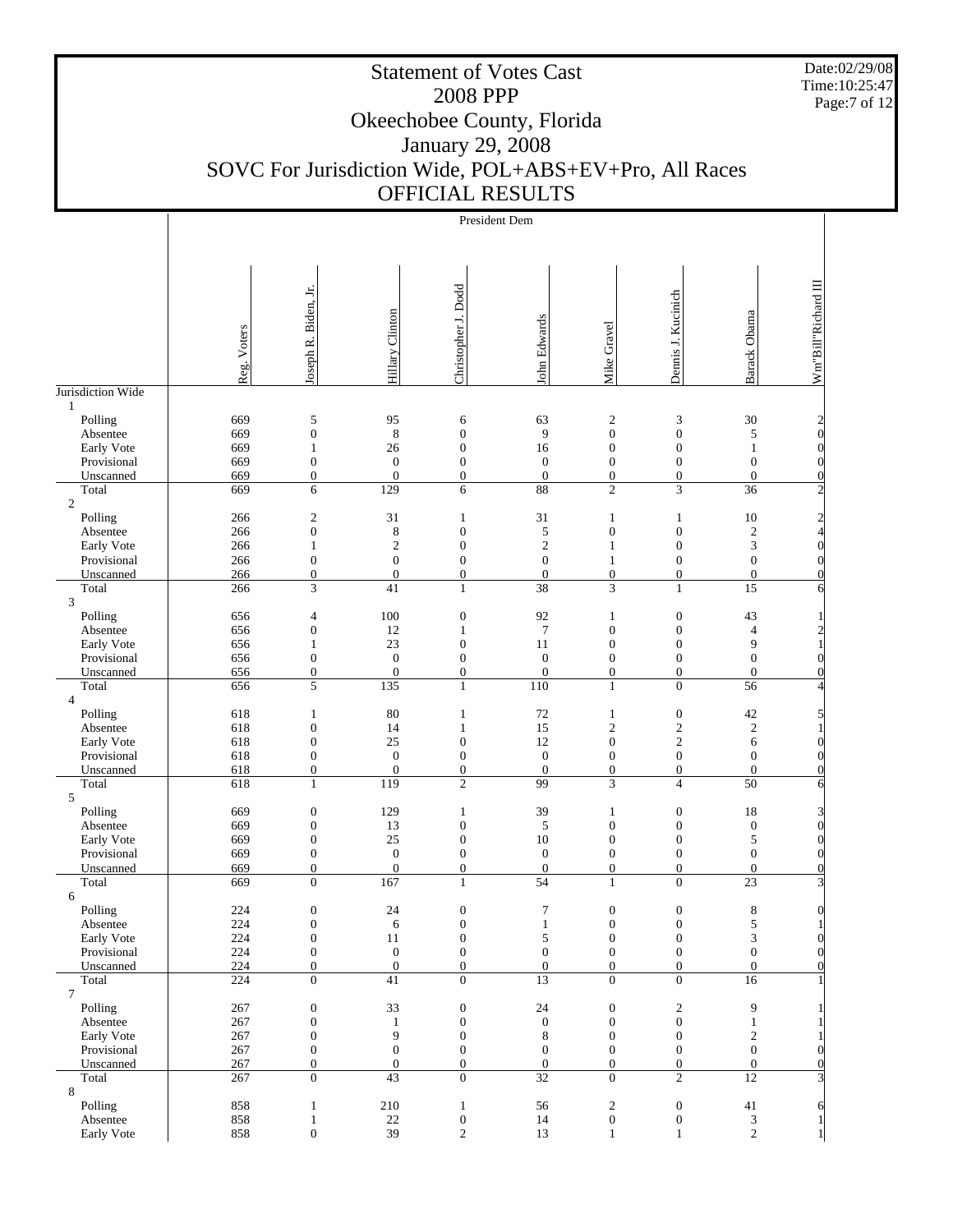Date:02/29/08 Time:10:25:47 Page:8 of 12

#### Statement of Votes Cast 2008 PPP Okeechobee County, Florida January 29, 2008 SOVC For Jurisdiction Wide, POL+ABS+EV+Pro, All Races OFFICIAL RESULTS

|                        |                |                                      |                  | President Dem                    |                        |                                    |                                      |                                  |                                                  |
|------------------------|----------------|--------------------------------------|------------------|----------------------------------|------------------------|------------------------------------|--------------------------------------|----------------------------------|--------------------------------------------------|
|                        |                |                                      |                  |                                  |                        |                                    |                                      |                                  |                                                  |
|                        |                |                                      |                  |                                  |                        |                                    |                                      |                                  |                                                  |
|                        |                |                                      |                  |                                  |                        |                                    |                                      |                                  |                                                  |
|                        |                | Joseph R. Biden, Jr.                 |                  | Christopher J. Dodd              |                        |                                    |                                      |                                  | N'm"Bill"Richard III                             |
|                        |                |                                      |                  |                                  |                        |                                    | Demis J. Kucinich                    |                                  |                                                  |
|                        |                |                                      |                  |                                  |                        |                                    |                                      |                                  |                                                  |
|                        |                |                                      |                  |                                  |                        |                                    |                                      |                                  |                                                  |
|                        |                |                                      |                  |                                  |                        |                                    |                                      |                                  |                                                  |
|                        | os Reg. Voters |                                      | Hillary Clinton  |                                  | John Edwards           | Mike Gravel                        |                                      | Barack Obama                     |                                                  |
| Provisional            |                | $\boldsymbol{0}$                     | $\boldsymbol{0}$ | $\mathbf{0}$                     | $\boldsymbol{0}$       | $\boldsymbol{0}$                   | $\boldsymbol{0}$                     | $\mathbf{0}$                     |                                                  |
| Unscanned              | 858<br>858     | $\boldsymbol{0}$                     | $\boldsymbol{0}$ | $\boldsymbol{0}$                 | $\boldsymbol{0}$       | $\boldsymbol{0}$                   | $\boldsymbol{0}$                     | $\boldsymbol{0}$                 | $\vert 0 \vert$<br>$\overline{8}$                |
| Total<br>9             |                | $\overline{2}$                       | $\overline{271}$ | $\overline{3}$                   | 83                     | 3                                  | $\mathbf{1}$                         | 46                               |                                                  |
| Polling                | 740            | $\sqrt{2}$                           | 97               | 6                                | 52                     | $\boldsymbol{0}$                   | $\boldsymbol{0}$                     | 28                               | 10                                               |
| Absentee               | 740            | $\mathfrak{Z}$                       | 14               | $\mathbf{0}$                     | $\overline{4}$         | $\mathbf{1}$                       | $\boldsymbol{0}$                     | $\overline{\mathcal{L}}$         |                                                  |
| Early Vote             | 740            | $\boldsymbol{0}$                     | 13               | $\mathbf{0}$                     | $\sqrt{2}$             | $\boldsymbol{0}$                   | $\mathbf{1}$                         | $\mathbf{1}$                     | $\begin{bmatrix} 2 \\ 1 \end{bmatrix}$           |
| Provisional            | 740            | $\boldsymbol{0}$                     | $\mathbf{0}$     | $\mathbf{0}$                     | $\boldsymbol{0}$       | $\boldsymbol{0}$                   | $\boldsymbol{0}$                     | $\mathbf{0}$                     | $\vert 0 \vert$                                  |
| Unscanned              | 740            | $\boldsymbol{0}$                     | $\boldsymbol{0}$ | $\boldsymbol{0}$                 | $\boldsymbol{0}$       | $\boldsymbol{0}$                   | $\boldsymbol{0}$                     | $\mathbf{0}$                     | $\vert 0 \vert$                                  |
| Total<br>10            | 740            | 5                                    | 124              | 6                                | 58                     | $\mathbf{1}$                       | $\mathbf{1}$                         | 33                               | $\overline{13}$                                  |
| Polling                | 470            | $\boldsymbol{0}$                     | 59               | $\mathbf{1}$                     | 35                     | $\mathbf{1}$                       | $\mathbf{1}$                         | 18                               | $\mathbf{1}$                                     |
| Absentee               | 470            | $\boldsymbol{0}$                     | 23               | $\mathbf{0}$                     | $\overline{4}$         | $\mathbf{1}$                       | $\boldsymbol{0}$                     | 6                                | $\vert 0 \vert$                                  |
| Early Vote             | 470            | $\boldsymbol{0}$                     | 6                | $\mathbf{0}$                     | $\mathfrak{Z}$         | $\boldsymbol{0}$                   | $\boldsymbol{0}$                     | $\mathbf{0}$                     | $\vert 0 \vert$                                  |
| Provisional            | 470            | $\boldsymbol{0}$                     | $\mathbf{0}$     | $\mathbf{0}$                     | $\boldsymbol{0}$       | $\boldsymbol{0}$                   | $\boldsymbol{0}$                     | $\mathbf{0}$                     | $\vert 0 \vert$                                  |
| Unscanned              | 470            | $\boldsymbol{0}$                     | $\boldsymbol{0}$ | $\boldsymbol{0}$                 | $\boldsymbol{0}$       | $\boldsymbol{0}$                   | $\boldsymbol{0}$                     | $\mathbf{0}$                     | $\overline{0}$                                   |
| Total                  | 470            | $\overline{0}$                       | 88               | $\mathbf{1}$                     | 42                     | $\overline{c}$                     | $\mathbf{1}$                         | 24                               |                                                  |
| 11<br>Polling          | 655            | $\mathbf{1}$                         | 129              | $\boldsymbol{0}$                 | 46                     | $\mathbf{1}$                       | $\mathbf{1}$                         | 17                               |                                                  |
| Absentee               | 655            | $\mathbf{1}$                         | 20               | $\mathbf{0}$                     | 11                     | $\boldsymbol{0}$                   | $\boldsymbol{0}$                     | $\sqrt{2}$                       | $\frac{2}{0}$                                    |
| Early Vote             | 655            | 3                                    | 37               | $\mathbf{0}$                     | 17                     | $\boldsymbol{0}$                   | $\boldsymbol{0}$                     | 3                                | $\mathbf{1}$                                     |
| Provisional            | 655            | $\boldsymbol{0}$                     | $\boldsymbol{0}$ | $\boldsymbol{0}$                 | $\boldsymbol{0}$       | $\boldsymbol{0}$                   | $\boldsymbol{0}$                     | $\boldsymbol{0}$                 | $\vert 0 \vert$                                  |
| Unscanned              | 655            | $\boldsymbol{0}$                     | $\mathbf{0}$     | $\boldsymbol{0}$                 | $\boldsymbol{0}$       | $\boldsymbol{0}$                   | $\boldsymbol{0}$                     | $\mathbf{0}$                     | $\vert 0 \vert$                                  |
| Total                  | 655            | $\mathfrak s$                        | 186              | $\overline{0}$                   | 74                     | $\mathbf{1}$                       | $\mathbf{1}$                         | $\overline{22}$                  | $\mathbf{E}$                                     |
| $12\,$<br>Polling      | 684            | $\sqrt{2}$                           | 87               | $\boldsymbol{0}$                 | 37                     | 3                                  | $\boldsymbol{0}$                     | 10                               |                                                  |
| Absentee               | 684            | $\boldsymbol{0}$                     | 9                | $\mathbf{0}$                     | 3                      | $\boldsymbol{0}$                   | $\boldsymbol{0}$                     | 7                                | $\frac{4}{3}$<br>$\mathbf{1}$                    |
| Early Vote             | 684            | $\mathbf{1}$                         | $20\,$           | $\mathbf{0}$                     | 6                      | $\boldsymbol{0}$                   | $\boldsymbol{0}$                     | 3                                | $\vert 0 \vert$                                  |
| Provisional            | 684            | $\boldsymbol{0}$                     | $\mathbf{0}$     | $\theta$                         | $\mathbf{1}$           | $\boldsymbol{0}$                   | $\boldsymbol{0}$                     | $\boldsymbol{0}$                 | $\vert 0 \vert$                                  |
| Unscanned              | 684            | $\boldsymbol{0}$                     | $\boldsymbol{0}$ | $\boldsymbol{0}$                 | $\boldsymbol{0}$       | $\boldsymbol{0}$                   | $\boldsymbol{0}$                     | $\mathbf{0}$                     | $\vert 0 \vert$                                  |
| Total                  | 684            | 3                                    | 116              | $\overline{0}$                   | 47                     | 3                                  | $\overline{0}$                       | 20                               | $\overline{5}$                                   |
| 13<br>Polling          | 496            |                                      | 80               | $\boldsymbol{0}$                 | 50                     | 3                                  |                                      | 30                               |                                                  |
| Absentee               | 496            | $\overline{c}$<br>$\boldsymbol{0}$   | 11               | $\mathbf{1}$                     | 16                     | $\boldsymbol{0}$                   | $\overline{c}$<br>$\boldsymbol{0}$   | 5                                | $\begin{bmatrix} 5 \\ 0 \\ 2 \\ 0 \end{bmatrix}$ |
| Early Vote             | 496            | $\mathbf{1}$                         | 9                | $\mathbf{0}$                     | 11                     | $\boldsymbol{0}$                   | $\boldsymbol{0}$                     | 5                                |                                                  |
| Provisional            | 496            | $\boldsymbol{0}$                     | $\boldsymbol{0}$ | $\mathbf{0}$                     | $\boldsymbol{0}$       | $\boldsymbol{0}$                   | $\boldsymbol{0}$                     | $\boldsymbol{0}$                 |                                                  |
| Unscanned              | 496            | $\mathbf{0}$                         | $\overline{0}$   | $\overline{0}$                   | $\overline{0}$         | $\overline{0}$                     | $\theta$                             | $\overline{0}$                   | $\overline{0}$                                   |
| Total                  | 496            | 3                                    | 100              |                                  | $\overline{77}$        | 3                                  |                                      | $\overline{40}$                  |                                                  |
| 14                     |                |                                      |                  |                                  |                        |                                    |                                      |                                  |                                                  |
| Polling<br>Absentee    | 642<br>642     | $\mathbf{1}$<br>$\boldsymbol{0}$     | 85<br>$20\,$     | 1<br>$\boldsymbol{0}$            | 59<br>19               | $\boldsymbol{0}$<br>$\overline{c}$ | $\boldsymbol{2}$<br>$\boldsymbol{0}$ | $31\,$<br>$\boldsymbol{2}$       | $\mathbf{E}$                                     |
| Early Vote             | 642            | $\boldsymbol{0}$                     | 39               | $\mathbf{1}$                     | 11                     | $\boldsymbol{0}$                   | $\boldsymbol{0}$                     | 5                                | $\left  \right $                                 |
| Provisional            | 642            | $\boldsymbol{0}$                     | $\boldsymbol{0}$ | $\boldsymbol{0}$                 | $\boldsymbol{0}$       | $\boldsymbol{0}$                   | $\mathbf{0}$                         | $\boldsymbol{0}$                 | $\overline{0}$                                   |
| Unscanned              | 642            | $\boldsymbol{0}$                     | $\boldsymbol{0}$ | $\mathbf{0}$                     | $\boldsymbol{0}$       | $\boldsymbol{0}$                   | $\boldsymbol{0}$                     | $\mathbf{0}$                     | $\vert 0 \vert$                                  |
| Total                  | 642            | $\mathbf{1}$                         | 144              | $\overline{c}$                   | 89                     | $\overline{c}$                     | $\overline{c}$                       | $\overline{38}$                  | $\mathbf{5}$                                     |
| 15                     |                |                                      |                  |                                  |                        |                                    |                                      |                                  |                                                  |
| Polling                | 605            | 1                                    | 101              | 3                                | $37\,$                 | $\boldsymbol{0}$                   | $\mathbf{1}$                         | 17                               | $\mathbf{1}$                                     |
| Absentee<br>Early Vote | 605<br>605     | $\boldsymbol{0}$<br>$\boldsymbol{0}$ | 17<br>23         | $\boldsymbol{0}$<br>$\mathbf{1}$ | $\,8\,$<br>$\,$ 8 $\,$ | $\mathbf{0}$<br>$\mathbf{0}$       | $\boldsymbol{0}$<br>$\boldsymbol{0}$ | $\overline{4}$<br>$\overline{4}$ | $\begin{bmatrix} 2 \\ 0 \end{bmatrix}$           |
| Provisional            | 605            | $\boldsymbol{0}$                     | $\boldsymbol{0}$ | $\mathbf{0}$                     | $\boldsymbol{0}$       | $\mathbf{0}$                       | $\boldsymbol{0}$                     | $\boldsymbol{0}$                 | $\vert 0 \vert$                                  |
| Unscanned              | 605            | $\boldsymbol{0}$                     | $\boldsymbol{0}$ | $\boldsymbol{0}$                 | $\boldsymbol{0}$       | $\mathbf{0}$                       | $\boldsymbol{0}$                     | $\mathbf{0}$                     | $\overline{0}$                                   |
| Total                  | 605            | $\mathbf{1}$                         | 141              | $\overline{4}$                   | 53                     | $\mathbf{0}$                       | $\mathbf{1}$                         | 25                               | $\mathbf{3}$                                     |
| 16                     |                |                                      |                  |                                  |                        |                                    |                                      |                                  |                                                  |
| Polling                | 584            | $\mathbf{1}$                         | 65               | $\boldsymbol{0}$                 | 29                     | $\mathbf{1}$                       | $\boldsymbol{0}$                     | $37\,$                           | $\frac{3}{2}$                                    |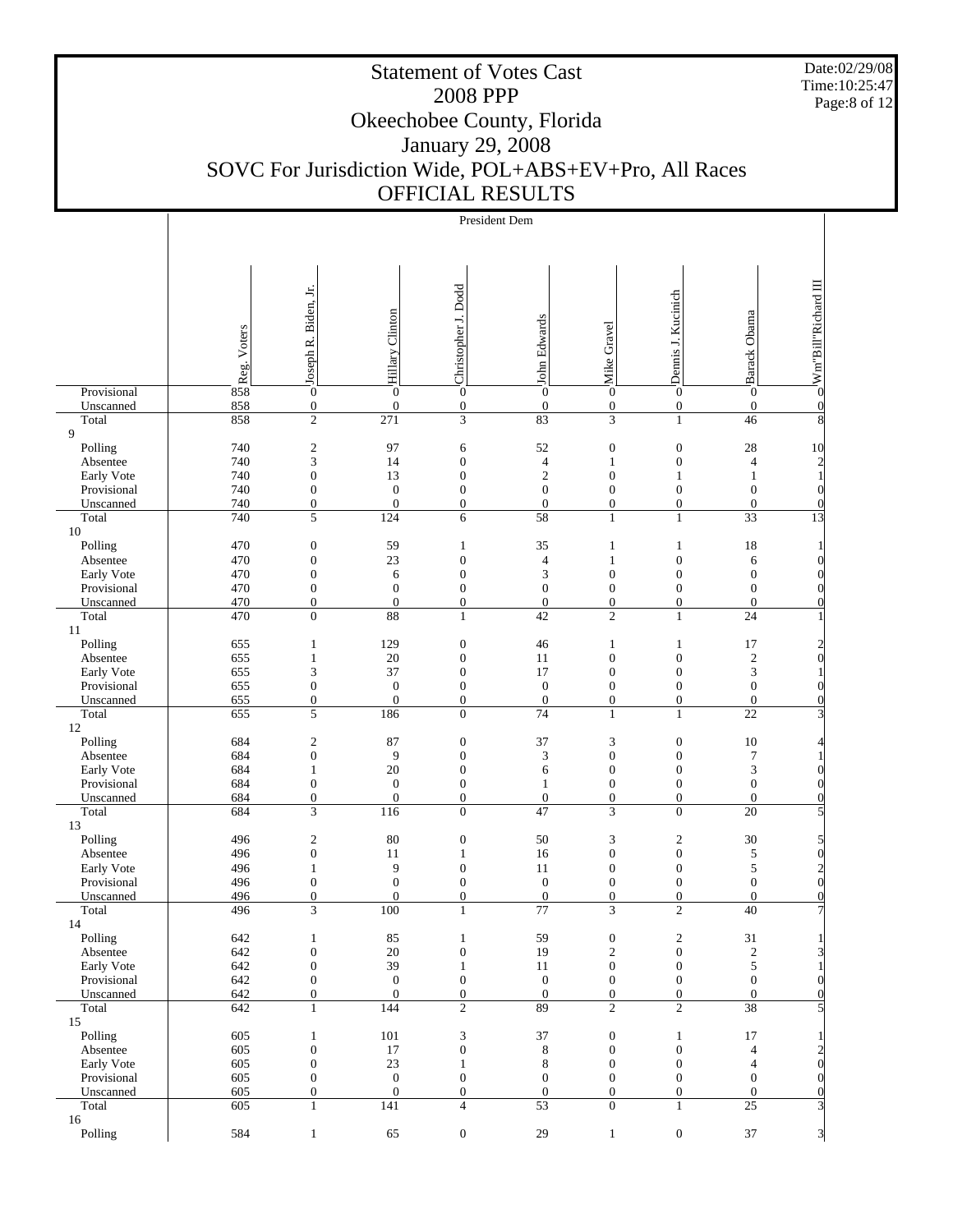Date:02/29/08 Time:10:25:47 Page:9 of 12

|             |             |                                    |                        |                                  | President Dem        |                  |                                |                    |                                          |
|-------------|-------------|------------------------------------|------------------------|----------------------------------|----------------------|------------------|--------------------------------|--------------------|------------------------------------------|
|             |             |                                    |                        |                                  |                      |                  |                                |                    |                                          |
|             |             |                                    |                        |                                  |                      |                  |                                |                    |                                          |
|             | Reg. Voters | Joseph R. Biden, Jr.               | Hillary Clinton        | Dodd<br>Christopher J.           | John Edwards         | Mike Gravel      | Demis J. Kucinich              | Sarack Obama       | Wm"Bill"Richard III                      |
| Absentee    | 584         | $\boldsymbol{0}$                   | $\frac{1}{1}$          | $\overline{0}$                   | 4                    | $\mathbf{0}$     | $\overline{0}$                 |                    |                                          |
| Early Vote  | 584         | $\boldsymbol{0}$                   | 11                     | $\overline{0}$                   | 3                    | $\mathbf{0}$     | $\mathbf{0}$                   | $\mathfrak{2}$     |                                          |
| Provisional | 584         | $\mathbf{0}$                       | $\boldsymbol{0}$       | $\mathbf{0}$                     | $\overline{0}$       | $\mathbf{0}$     | $\boldsymbol{0}$               | $\mathbf{0}$       |                                          |
| Unscanned   | 584         | $\boldsymbol{0}$                   | $\boldsymbol{0}$       | $\boldsymbol{0}$                 | $\boldsymbol{0}$     | $\boldsymbol{0}$ | $\boldsymbol{0}$               | $\boldsymbol{0}$   |                                          |
| Total       | 584         | $\mathbf{1}$                       | 87                     | $\overline{0}$                   | $\overline{36}$      | $\mathbf{1}$     | $\boldsymbol{0}$               | 44                 | $\overline{3}$                           |
| 17          |             |                                    |                        |                                  |                      |                  |                                |                    |                                          |
| Polling     | 331         | $\boldsymbol{0}$                   | 29                     | $\boldsymbol{0}$                 | 12                   | 1                | $\mathbf{0}$                   | 10                 | 3                                        |
| Absentee    | 331         | $\overline{0}$                     | $\overline{4}$         | $\mathbf{0}$                     | $\overline{4}$       | $\mathbf{0}$     | $\overline{0}$                 | 10                 | Ol                                       |
| Early Vote  | 331         | $\overline{0}$                     | 9                      | $\overline{0}$                   | $\overline{4}$       | $\overline{0}$   | $\boldsymbol{0}$               | 6                  | $\frac{2}{2}$<br>$\alpha$                |
| Provisional | 331         | $\mathbf{0}$                       | $\boldsymbol{0}$       | $\boldsymbol{0}$                 | $\overline{0}$       | $\boldsymbol{0}$ | $\boldsymbol{0}$               | $\boldsymbol{0}$   |                                          |
| Unscanned   | 331<br>331  | $\boldsymbol{0}$<br>$\overline{0}$ | $\boldsymbol{0}$<br>42 | $\overline{0}$<br>$\overline{0}$ | $\overline{0}$<br>20 | $\boldsymbol{0}$ | $\mathbf{0}$<br>$\overline{0}$ | $\mathbf{0}$<br>26 | 0<br>$\mathbf{5}$                        |
| Total<br>18 |             |                                    |                        |                                  |                      | $\mathbf{1}$     |                                |                    |                                          |
| Polling     | 496         | $\boldsymbol{0}$                   | 35                     | $\boldsymbol{0}$                 | 9                    | 4                | 1                              | 75                 | $\overline{2}$                           |
| Absentee    | 496         | $\mathbf{1}$                       | 8                      | $\mathbf{0}$                     | 3                    | $\boldsymbol{0}$ | $\mathbf{0}$                   | 6                  | ol                                       |
| Early Vote  | 496         | $\boldsymbol{0}$                   | 7                      | $\mathbf{0}$                     | $\overline{c}$       | $\overline{0}$   | $\boldsymbol{0}$               | 3                  |                                          |
| Provisional | 496         | $\boldsymbol{0}$                   | $\boldsymbol{0}$       | $\overline{0}$                   | $\overline{0}$       | $\overline{0}$   | $\mathbf{0}$                   | $\boldsymbol{0}$   |                                          |
| Unscanned   | 496         | $\boldsymbol{0}$                   | $\overline{0}$         | $\overline{0}$                   | $\overline{0}$       | $\boldsymbol{0}$ | $\boldsymbol{0}$               | $\mathbf{0}$       | 0                                        |
| Total       | 496         | $\mathbf{1}$                       | $\overline{50}$        | $\overline{0}$                   | 14                   | $\overline{4}$   | $\mathbf{1}$                   | 84                 | $\mathbf{E}$                             |
| Total       |             |                                    |                        |                                  |                      |                  |                                |                    |                                          |
| Polling     | 9930        | 23                                 | 1469                   | $21\,$                           | 750                  | 22               | 14                             | 474                |                                          |
| Absentee    | 9930        | 6                                  | 221                    | 3                                | 132                  | 6                | $\boldsymbol{2}$               | 73                 | $\begin{bmatrix} 52 \\ 18 \end{bmatrix}$ |
| Early Vote  | 9930        | $\,$ 8 $\,$                        | 334                    | 4                                | 144                  | $\mathfrak{2}$   | $\overline{4}$                 | 63                 | 11                                       |
| Provisional | 9930        | $\mathbf{0}$                       | $\overline{0}$         | $\overline{0}$                   |                      |                  | $\mathbf{0}$                   | $\theta$           | $\Omega$                                 |
| Unscanned   | 9930        | $\overline{0}$                     | $\overline{0}$         | $\theta$                         | $\theta$             | $\mathbf{0}$     | $\mathbf{0}$                   | $\theta$           | $\Omega$                                 |
| Total       | 9930        | 37                                 | 2024                   | 28                               | 1027                 | $\overline{31}$  | $\overline{20}$                | 610                | 81                                       |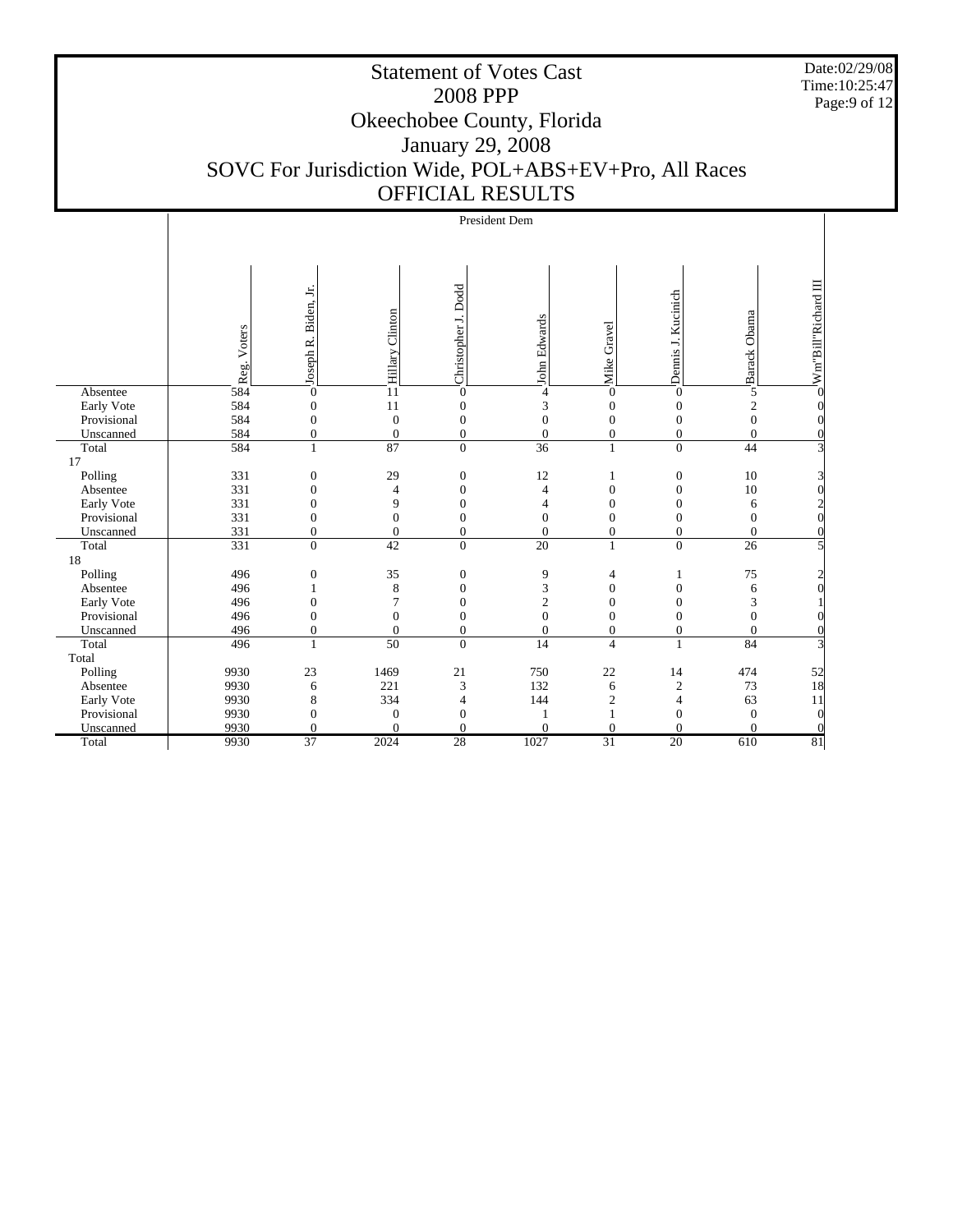Date:02/29/08 Time:10:25:48 Page:10 of 12

# Statement of Votes Cast 2008 PPP Okeechobee County, Florida January 29, 2008 SOVC For Jurisdiction Wide, POL+ABS+EV+Pro, All Races OFFICIAL RESULTS

T

|                           | Property Tax Exemption |                |                       |  |  |  |
|---------------------------|------------------------|----------------|-----------------------|--|--|--|
|                           |                        |                |                       |  |  |  |
|                           |                        |                |                       |  |  |  |
|                           |                        |                |                       |  |  |  |
|                           |                        |                |                       |  |  |  |
|                           |                        |                |                       |  |  |  |
|                           |                        |                |                       |  |  |  |
|                           |                        |                |                       |  |  |  |
|                           |                        |                |                       |  |  |  |
|                           | Reg. Voters            | YES            | g                     |  |  |  |
| Jurisdiction Wide         |                        |                |                       |  |  |  |
| 1                         |                        |                |                       |  |  |  |
| Polling                   | 1195                   | 191            | 153                   |  |  |  |
| Absentee                  | 1195                   | 27             | 22                    |  |  |  |
| Early Vote                | 1195                   | 45             | 28                    |  |  |  |
| Provisional               | 1195                   | 0              | $\mathbf{0}$          |  |  |  |
| Unscanned<br>Total        | 1195<br>1195           | 0<br>263       | $\overline{0}$<br>203 |  |  |  |
| 2                         |                        |                |                       |  |  |  |
| Polling                   | 502                    | 73             | 58                    |  |  |  |
| Absentee                  | 502                    | 15             | 9                     |  |  |  |
| Early Vote                | 502                    | 14             | 6                     |  |  |  |
| Provisional               | 502                    | 0              | 1                     |  |  |  |
| Unscanned                 | 502                    | 0              | $\boldsymbol{0}$      |  |  |  |
| Total<br>3                | 502                    | 102            | 74                    |  |  |  |
| Polling                   | 1144                   | 213            | 176                   |  |  |  |
| Absentee                  | 1144                   | 34             | 19                    |  |  |  |
| Early Vote                | 1144                   | 45             | 36                    |  |  |  |
| Provisional               | 1144                   | 1              | $\overline{0}$        |  |  |  |
| Unscanned                 | 1144                   | $\overline{0}$ | $\overline{0}$        |  |  |  |
| Total                     | 1144                   | 293            | 231                   |  |  |  |
| $\overline{4}$            |                        |                |                       |  |  |  |
| Polling                   | 1003                   | 188            | 127                   |  |  |  |
| Absentee                  | 1003                   | 34             | 24                    |  |  |  |
| Early Vote<br>Provisional | 1003                   | 32<br>0        | 41<br>$\overline{0}$  |  |  |  |
| Unscanned                 | 1003<br>1003           | 0              | $\overline{0}$        |  |  |  |
| Total                     | 1003                   | 254            | 192                   |  |  |  |
| 5                         |                        |                |                       |  |  |  |
| Polling                   | 1344                   | 281            | 84                    |  |  |  |
| Absentee                  | 1344                   | 32             | 6                     |  |  |  |
| Early Vote                | 1344                   | 74             | 18                    |  |  |  |
| Provisional               | 1344                   | 0              | $\mathbf{0}$          |  |  |  |
| Unscanned                 | 1344                   | 0              | 0                     |  |  |  |
| Total<br>6                | 1344                   | 387            | 108                   |  |  |  |
| Polling                   | 328                    | 42             | 16                    |  |  |  |
| Absentee                  | 328                    | 8              | $\mathbf{5}$          |  |  |  |
| Early Vote                | 328                    | 16             | 8                     |  |  |  |
| Provisional               | 328                    | 0              | $\boldsymbol{0}$      |  |  |  |
| Unscanned                 | 328                    | 0              | $\boldsymbol{0}$      |  |  |  |
| Total                     | 328                    | 66             | 29                    |  |  |  |
| 7                         |                        |                |                       |  |  |  |
| Polling                   | 533                    | 103            | 50                    |  |  |  |
| Absentee<br>Early Vote    | 533<br>533             | 10<br>18       | 5<br>16               |  |  |  |
| Provisional               | 533                    | 0              | $\boldsymbol{0}$      |  |  |  |
| Unscanned                 | 533                    | 0              | $\mathbf{0}$          |  |  |  |
| Total                     | 533                    | 131            | 71                    |  |  |  |
| 8                         |                        |                |                       |  |  |  |
| Polling                   | 1694                   | 425            | 169                   |  |  |  |
| Absentee                  | 1694                   | 40             | 29                    |  |  |  |
| Early Vote                | 1694                   | 76             | 36                    |  |  |  |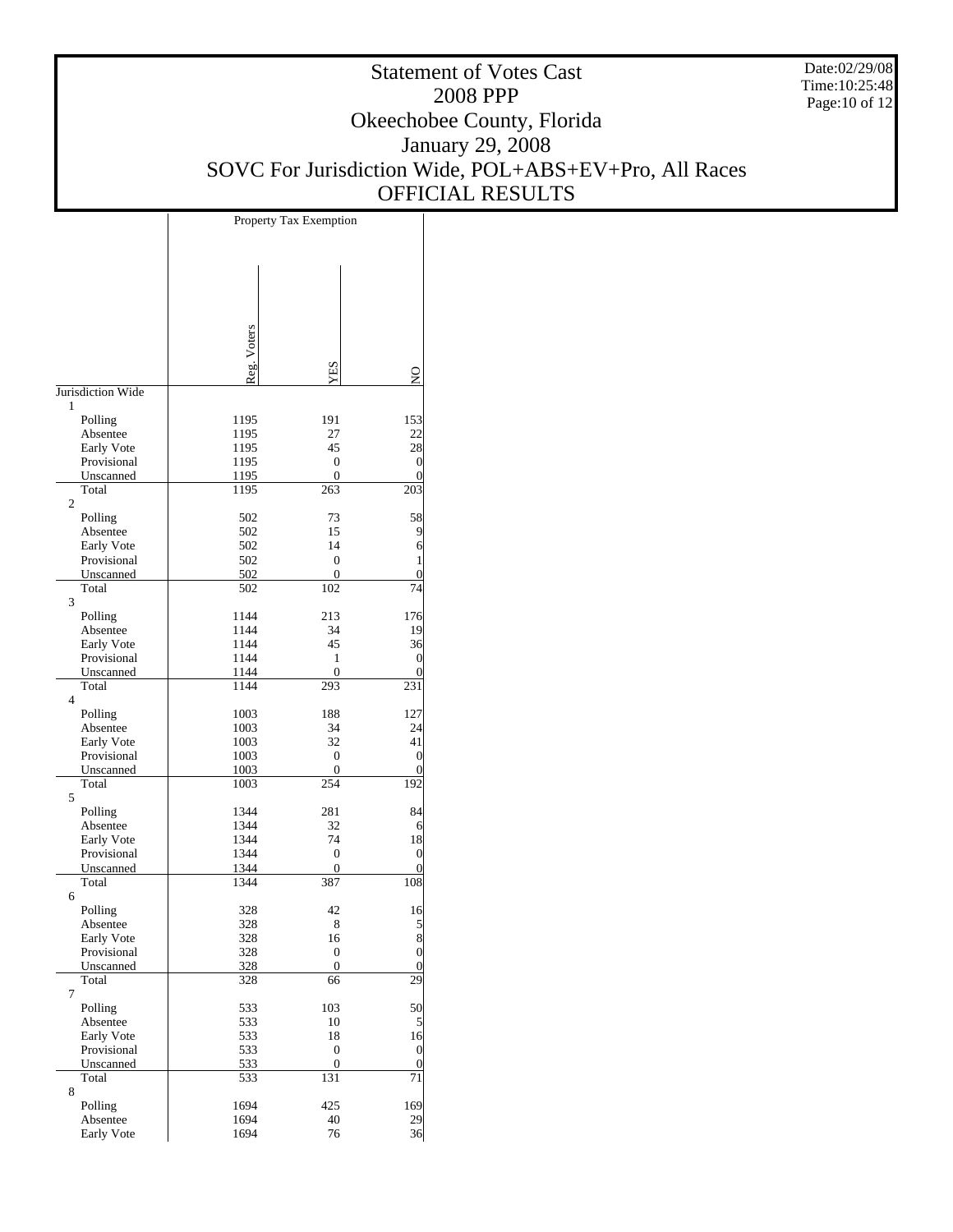Date:02/29/08 Time:10:25:48 Page:11 of 12

|                          | Property Tax Exemption |                  |                                   |  |  |
|--------------------------|------------------------|------------------|-----------------------------------|--|--|
|                          |                        |                  |                                   |  |  |
|                          |                        |                  |                                   |  |  |
|                          |                        |                  |                                   |  |  |
|                          |                        |                  |                                   |  |  |
|                          |                        |                  |                                   |  |  |
|                          |                        |                  |                                   |  |  |
|                          |                        |                  |                                   |  |  |
|                          |                        |                  |                                   |  |  |
|                          |                        |                  |                                   |  |  |
|                          | Reg. Voters            | XES              | $O$ N <sub>I</sub> $\overline{O}$ |  |  |
| Provisional              | 1694                   | 0                |                                   |  |  |
| Unscanned                | 1694                   | 0                |                                   |  |  |
| Total                    | 1694                   | $\overline{541}$ | 234                               |  |  |
| 9                        |                        |                  |                                   |  |  |
| Polling                  | 1380                   | 218              | 134                               |  |  |
| Absentee                 | 1380                   | 30               | 15                                |  |  |
| Early Vote               | 1380                   | 28               | 11                                |  |  |
| Provisional<br>Unscanned | 1380<br>1380           | 0<br>0           | $\mathbf{0}$<br>0                 |  |  |
| Total                    | 1380                   | 276              | 160                               |  |  |
| 10                       |                        |                  |                                   |  |  |
| Polling                  | 1064                   | 186              | 73                                |  |  |
| Absentee                 | 1064                   | 41               | 19                                |  |  |
| Early Vote               | 1064                   | 15               | 10                                |  |  |
| Provisional              | 1064                   | 0                | 0                                 |  |  |
| Unscanned                | 1064                   | 0                | 0                                 |  |  |
| Total                    | 1064                   | 242              | 102                               |  |  |
| 11                       |                        |                  |                                   |  |  |
| Polling                  | 1195                   | 293              | 117                               |  |  |
| Absentee                 | 1195                   | 46               | 16                                |  |  |
| Early Vote               | 1195                   | 69               | 44                                |  |  |
| Provisional              | 1195                   | 0                | $\boldsymbol{0}$                  |  |  |
| Unscanned                | 1195                   | 0                | 0                                 |  |  |
| Total<br>12              | 1195                   | 408              | 177                               |  |  |
| Polling                  | 1182                   | 172              | 81                                |  |  |
| Absentee                 | 1182                   | 22               | 9                                 |  |  |
| Early Vote               | 1182                   | 26               | 15                                |  |  |
| Provisional              | 1182                   | 1                | $\mathbf{0}$                      |  |  |
| Unscanned                | 1182                   | 2                |                                   |  |  |
| Total                    | 1182                   | 223              | 106                               |  |  |
| 13                       |                        |                  |                                   |  |  |
| Polling                  | 860                    | 157              | 119                               |  |  |
| Absentee                 | 860                    | 33               | 17                                |  |  |
| Early Vote               | 860                    | 31               | 25                                |  |  |
| Provisional              | 860                    | 0                | $\boldsymbol{0}$                  |  |  |
| Unscanned                | 860                    | $\boldsymbol{0}$ | $\boldsymbol{0}$                  |  |  |
| Total                    | 860                    | 221              | 161                               |  |  |
| 14                       |                        |                  | 104                               |  |  |
| Polling<br>Absentee      | 1104<br>1104           | 195<br>45        | 4                                 |  |  |
| Early Vote               | 1104                   | 74               | 38                                |  |  |
| Provisional              | 1104                   | $\boldsymbol{0}$ | $\vert 0 \vert$                   |  |  |
| Unscanned                | 1104                   | 0                | $\overline{0}$                    |  |  |
| Total                    | 1104                   | 314              | 156                               |  |  |
| 15                       |                        |                  |                                   |  |  |
| Polling                  | 1121                   | 189              | 82                                |  |  |
| Absentee                 | 1121                   | 41               | 19                                |  |  |
| Early Vote               | 1121                   | 42               | 21                                |  |  |
| Provisional              | 1121                   | 0                | $\vert 0 \vert$                   |  |  |
| Unscanned                | 1121                   | $\boldsymbol{0}$ | $\mathbf{0}$                      |  |  |
| Total                    | 1121                   | 272              | 122                               |  |  |
| 16                       |                        |                  |                                   |  |  |
| Polling                  | 1010                   | 139              | 63                                |  |  |